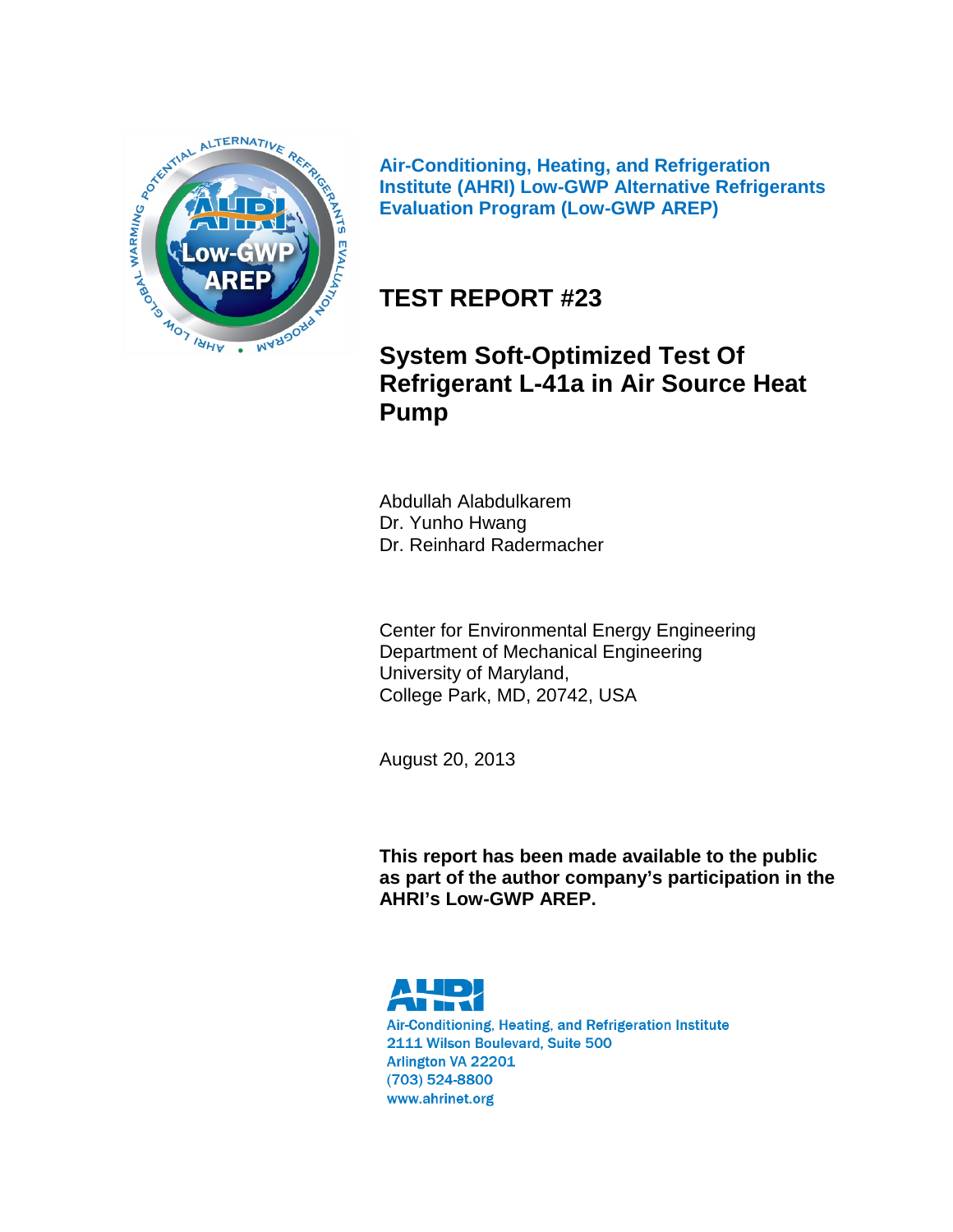List of Tested Refrigerants' Compositions (Mass%)

L-41a R-32/R-1234yf/R-1234ze(E) (73/15/12)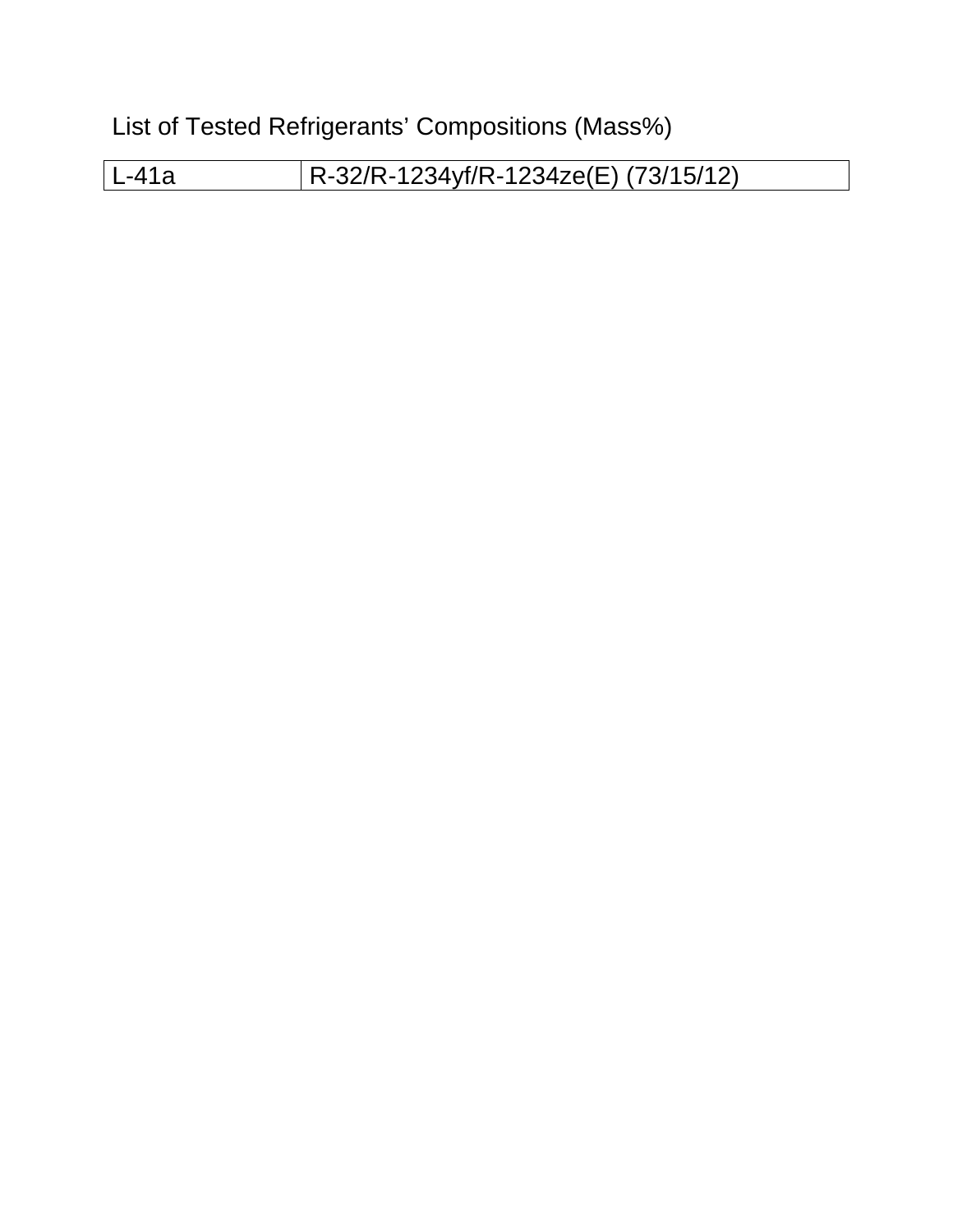# **1. Background**

The Air-Conditioning, Heating, and Refrigeration Institute (AHRI) announced an industry-wide cooperative research program to evaluate alternative refrigerants that have low global warming potential (GWP). The program aims at testing several refrigerants for major product categories such as air conditioners, heat pumps, chillers and refrigeration equipment. The program consists of three testing: compressor calorimeter testing, system drop-in testing and soft-optimized system testing

# **2. Objective**

The main objective of this report is to compare the baseline refrigerant, R410A, against the drop-in test refrigerant L41A as well as the soft-optimized L41A refrigerant. The softoptimized refrigerant has a TXV for heating instead of an orifice as the case for the drop-in and the baseline refrigerants.

# **3. Approach**

The tests to be performed are drop-in test using the environmental chamber at the heat pump laboratory of the CEEE. The test unit itself is a residential split heat pump manufactured by Goodman. The nominal capacity of the unit is 3 tons. The testing followed ASHRAE standard 116-1995 shown in Table 1.

|                       |           | Indoor               | Outdoor         |                 |                                |                      |
|-----------------------|-----------|----------------------|-----------------|-----------------|--------------------------------|----------------------|
| Test                  | DВ        | WВ                   | $DB$            | WB              | Operation                      |                      |
| Extended<br>condition |           |                      | 46.1°C          |                 | Steady State Cooling           |                      |
| А                     |           | $19.4$ °C            | $35.0$ °C       |                 | Steady State Cooling           |                      |
| B                     | $26.7$ °C |                      | $27.8$ °C       | <b>NA</b>       | Steady State Cooling           |                      |
| $\mathsf C$           |           | $<$ 13.9 $\degree$ C | $27.8$ °C       |                 | Steady State Cooling, dry coil |                      |
| D                     |           |                      |                 |                 | Cyclic Cooling, dry coil       |                      |
| High Temp2            |           |                      | $8.3^{\circ}$ C | $6.1^{\circ}$ C | Steady State Heating           |                      |
| High Temp1            |           |                      |                 | $16.7$ °C       | $14.7^{\circ}$ C               | Steady State Heating |
| Low Temp              | $21.1$ °C |                      | $-8.3$ °C       | $-9.4$ °C       | Steady State Heating           |                      |
| Extended<br>condition |           | ≤15.6 $°C$           | $-17.8$ °C      | <b>NA</b>       | Steady State Heating           |                      |
| High Temp Cyclic      |           |                      | $8.3^{\circ}$ C | $6.1^{\circ}$ C | Cyclic Heating                 |                      |
| Frost Acc.            |           |                      | $1.7^{\circ}$ C | $0.6^{\circ}$ C | Steady State Defrost           |                      |

**Table 1: ASHRAE Standard 116-1995 Test Matrix**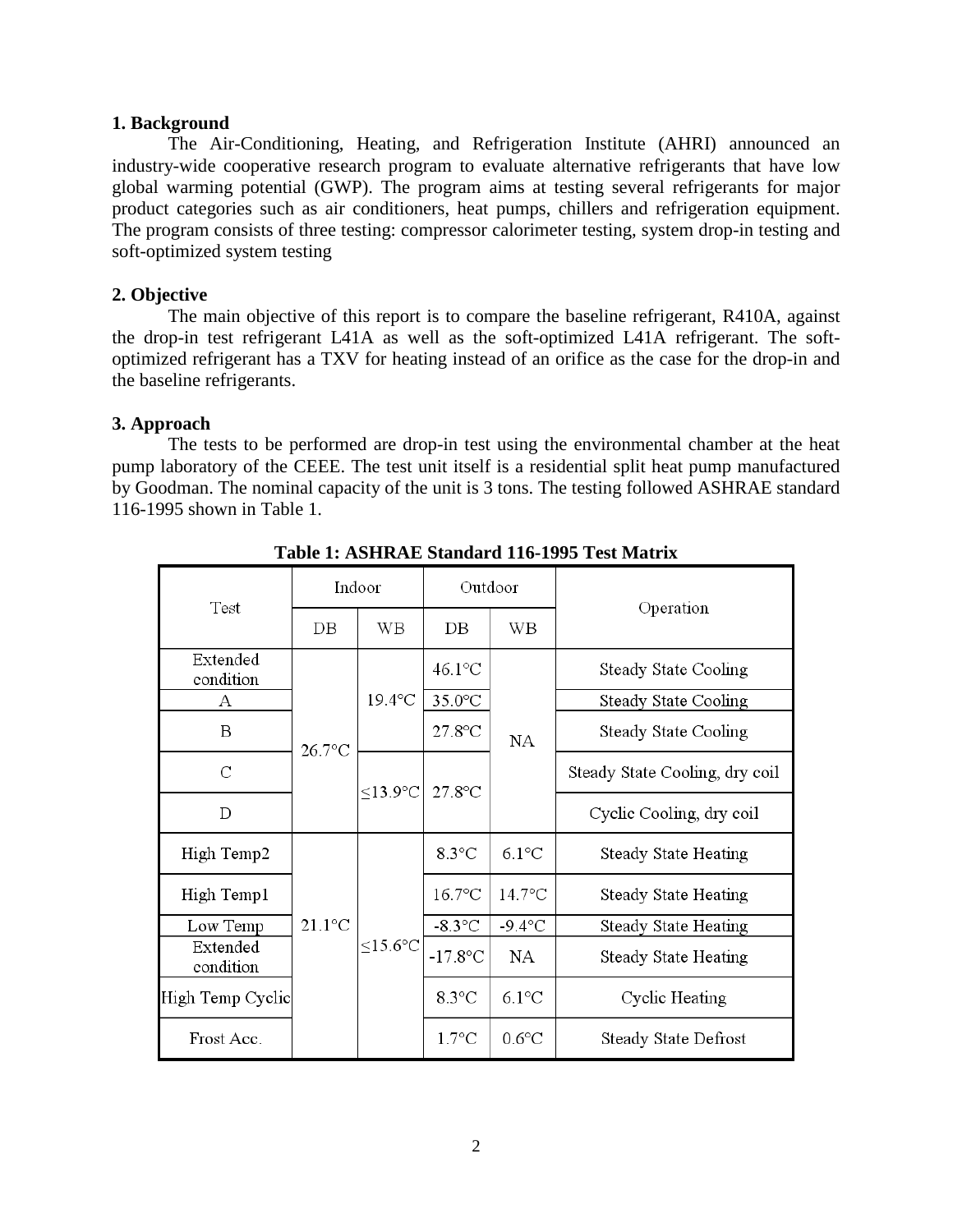### **4. R410A Baseline and L41A Drop In Performance Evaluation**

The heat pump unit that was tested is a 3 Tons Goodman heat pump. The specifications of the unit are shown in Table 2.

|                                  | $1$ avit $2$ , fitat I unip Unit Specifications |
|----------------------------------|-------------------------------------------------|
| Manufacturer                     | Goodman                                         |
| <b>Outdoor Unit Model Number</b> | SSZ140361BA                                     |
| <b>Indoor Unit Model Number</b>  | ARUF374316                                      |
| Compressor                       | Single Speed, Scroll Compressor                 |
| <b>Nominal Cooling Capacity</b>  | 3 Tons                                          |
| <b>Rated SEER</b>                | 14                                              |
| <b>Rated HSPF</b>                | 8.7                                             |
| <b>Expansion Device</b>          | TXV for Cooling/ Orifice for Heating            |

|  |  |  |  | <b>Table 2: Heat Pump Unit Specifications</b> |
|--|--|--|--|-----------------------------------------------|
|--|--|--|--|-----------------------------------------------|

#### **4.1 Instrumentation and Measurement**

Figure 1 shows the test facility used in this study. To calculate the capacity and COP of the heat pump system, pressures, temperatures and mass flow rates were measured for both the refrigerant side and the air side of the system. A power meter and a line voltage transducer were installed to measure the power consumption and line voltage of the outdoor unit, respectively. In addition, relative humidity sensors were applied to measure the air relative humidity in the closed air loop, and dew point sensors were applied to measure the outdoor unit inlet and outlet air dew point.



**Figure 1: Schematic of Test Facility setup.**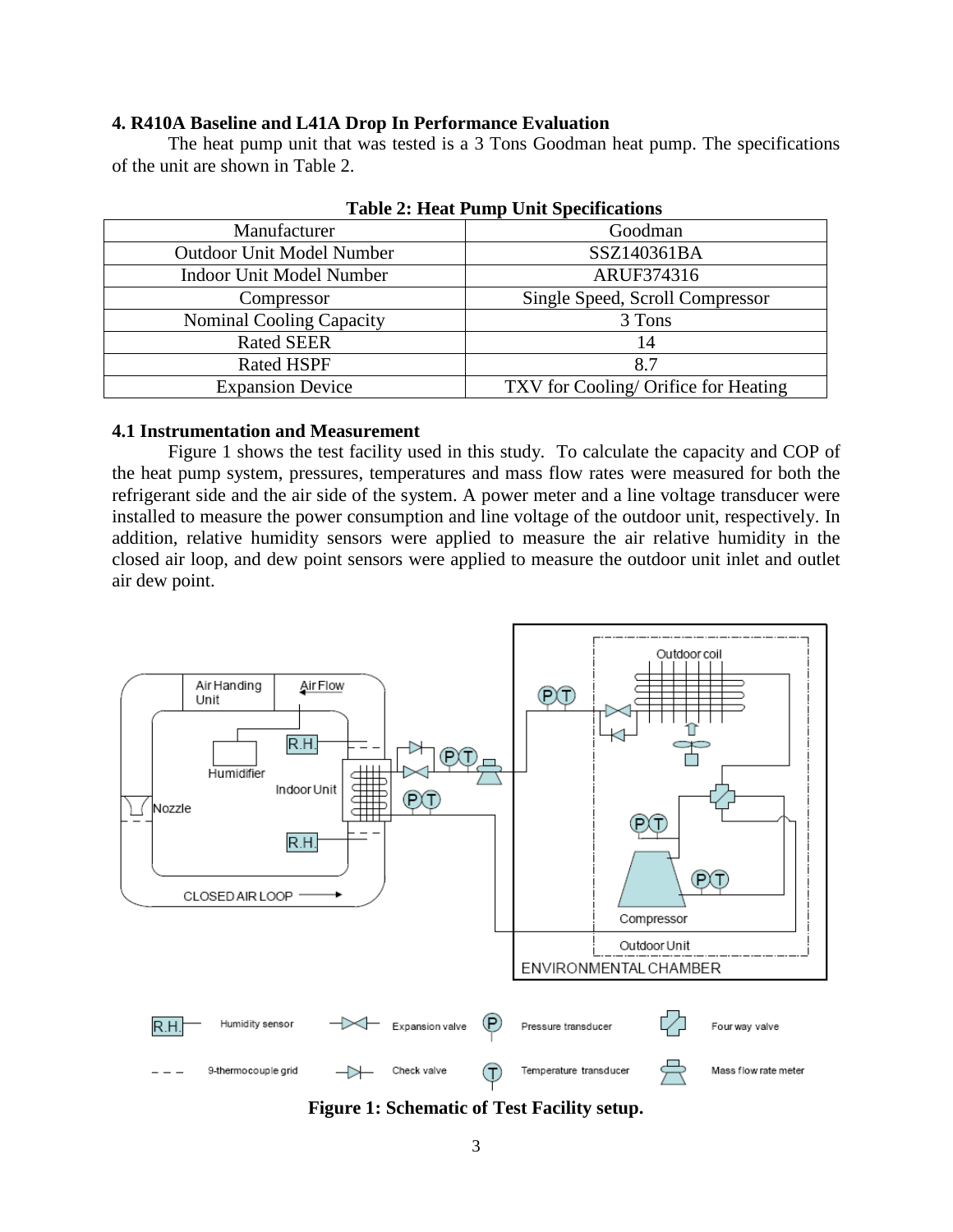#### **4.1.1 Temperature Measurement**

The temperatures of the refrigerant at different locations were measured by T-type instream thermocouples. The locations of those thermocouples are illustrated in Figure 1. Thermocouples were inserted into the refrigerant tube line, and contacted the refrigerant flow directly to measure the temperature accurately. In the case of the airside temperature measurements, two thermocouple grids were installed at the upstream and the downstream of the indoor unit, which is shown in Figure 1. Each thermocouple grid consisted of nine T-type thermocouples. The thermocouples were distributed evenly in a particular cross-section area, and connected in parallel to measure the average temperature of the air flowing through the crosssection area (ASHRAE Handbook, 2001). Mesh sheets were installed in front of the thermocouple grids to ensure a uniform air flow profile. Two thermocouple grids were installed at the inlet and outlet of the outdoor unit, respectively, to measure the air temperature entering and leaving the outdoor unit. The specifications of the thermocouples are shown in Table 3.

|                   | <b>Table 5: Specifications of Thermocouples</b> |
|-------------------|-------------------------------------------------|
| Manufacturer      | Omega Engineering, Inc.                         |
| Model No.         | T Type Thermocouple                             |
| Temperature range | $-270$ °C to 400°C                              |
| Accuracy          | $0.5^{\circ}$ C                                 |

**Table 3: Specifications of Thermocouples**

### **4.1.2 Pressure Measurement**

Pressure transducers were installed in the refrigerant tube lines to measure the pressures of the refrigerant. The locations of the pressure transducers are illustrated in Figure 1. A differential pressure transducer was installed to measure the pressure drop across the nozzle in the closed air loop. The specifications of the pressure transducers and the differential pressure transducer are listed in Table 4.

| Item         | Pressure                |                             | Differential         |  |  |  |  |  |  |
|--------------|-------------------------|-----------------------------|----------------------|--|--|--|--|--|--|
|              | Transducers             | <b>Pressure Transducers</b> | Pressure             |  |  |  |  |  |  |
|              |                         |                             | Transducers          |  |  |  |  |  |  |
| Manufacturer | Setra Systems, Inc.     | WIKA, Inc.                  | Setra System, Inc.   |  |  |  |  |  |  |
| Model No.    | 280E                    | $S-10$                      | 264                  |  |  |  |  |  |  |
| Range        | $0 \sim 3,447$ kPa      | $0 \sim 6,894$ kPa          | $0 \sim 1.245$ kPa   |  |  |  |  |  |  |
| Accuracy     | $\pm 0.11\%$ Full Scale | $\pm 0.125\%$ Full Scale    | $\pm 1\%$ Full Scale |  |  |  |  |  |  |

**Table 4: Specifications of Pressure Transducers**

#### **4.1.3 Relative Humidity Measurement**

The relative humidity of the air in the closed loop was measured by two humidity sensors, located at the upstream and downstream of the indoor unit. The relative humidity together with the temperature of the air was used to calculate the air properties in the closed loop. The specifications of the humidity sensors are shown in Table 5.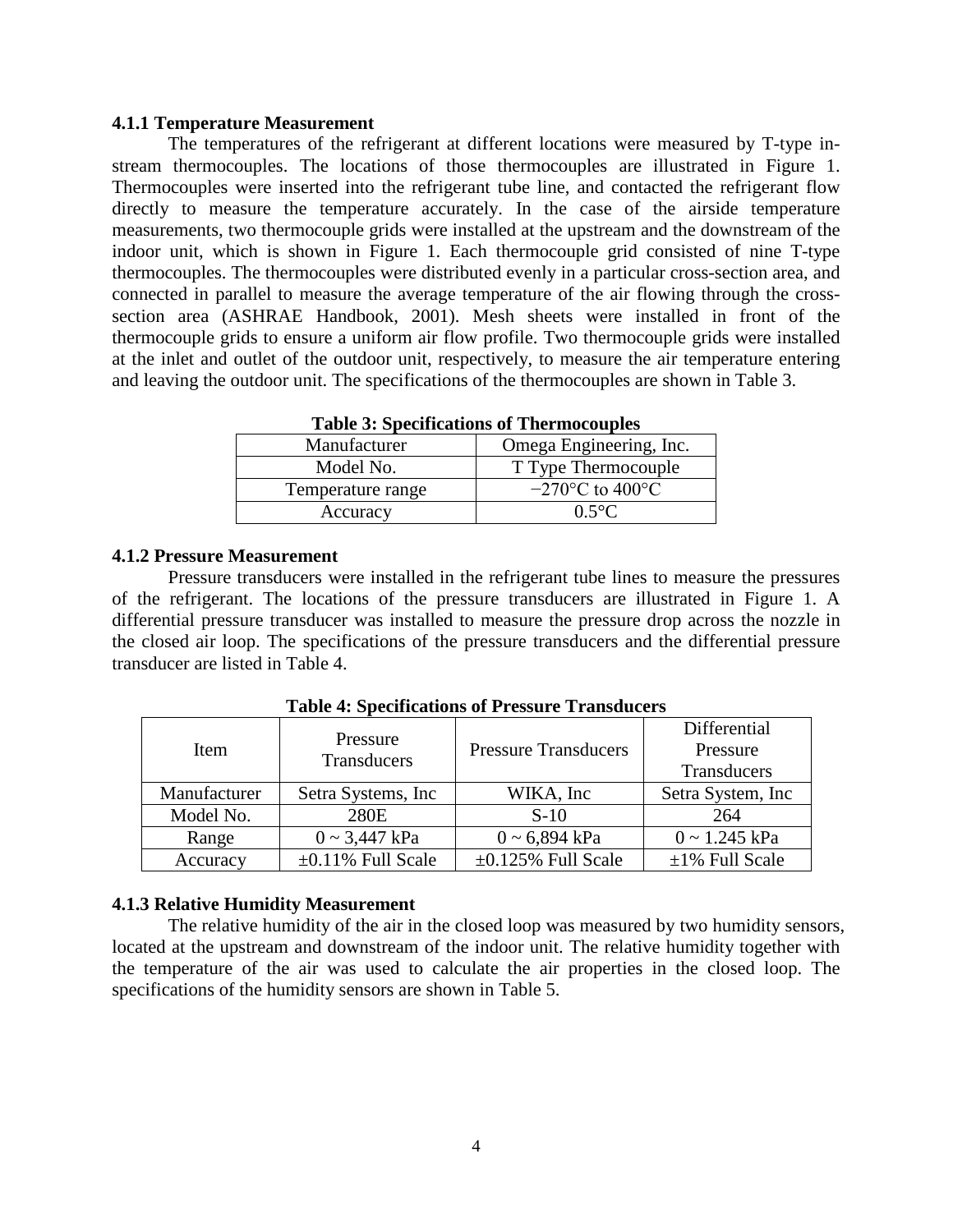| Manufacturer         | Vaisala                                         |
|----------------------|-------------------------------------------------|
| Model No.            | <b>HMP233</b>                                   |
| Range                | $-40^{\circ}$ C to 80 $^{\circ}$ C<br>0 to 100% |
| RH accuracy          | $\pm 1\%$ Measured                              |
| Temperature accuracy | $\pm 0.2$ °C                                    |
| Stability            | $\pm 0.5\%$ Annual                              |

# **Table 5: Specifications of Humidity Sensors**

### **4.1.4 Dew Point Measurement**

Two dew point sensors were used to measure the dew points of the outdoor unit inlet and outlet air. Specifications of the dew point sensors are shown in Table 6.

|                    | Tuble of Decemental of Devil Tome Densols |
|--------------------|-------------------------------------------|
| Manufacturer       | <b>General Eastern</b>                    |
| Model No.          | Hygro-M2                                  |
| Range              | $-80^{\circ}$ C to 95 $^{\circ}$ C        |
| Dew point accuracy | $+0.2$ °C                                 |

# **Table 6: Specifications of Dew Point Sensors**

### **4.1.5 Power Consumption and Line Voltage Measurements**

The power consumption and line voltage of the heat pump system were measured by an AC watt transducer and a voltage transducer, respectively. The specification of the watt transducer and line voltage transducer are shown in Table 7.

| Manufacturer | <b>Ohio Semitronics</b> |                         |  |  |  |  |
|--------------|-------------------------|-------------------------|--|--|--|--|
| Model No.    | PC5                     | $VT-240A$               |  |  |  |  |
| Range        | $0$ to 5 kW             | 0 to 300 V              |  |  |  |  |
| Accuracy     | $\pm 0.5\%$ Full Scale  | $\pm 0.25\%$ Full Scale |  |  |  |  |

# **Table 7: Specifications of AC Watt Transducer**

### **4.1.6 Mass Flow Rate and Volume Flow Rate Measurements**

The refrigerant mass flow rates were measured by a Coriolis mass flow meter. The location of the mass flow rate meter is shown in Figure 1. The mass flow meter was installed in the liquid lines of the system to avoid the reading fluctuation caused by the two-phase flow. The specification of the mass flow meter is shown in Table 8.

### **Table 8: Specifications of Mass Flow Meter**

| Item           | Mass flow meter                                                 |
|----------------|-----------------------------------------------------------------|
| Manufacturer   | Micro Motion, Inc.                                              |
| Model No.      | DS 025                                                          |
| Range          | $0 \sim 100 \text{ g/s}$                                        |
| Zero stability | 0.038g/s                                                        |
| Accuracy       | $\pm 0.15\% \pm$ [(ZeroStability / Flowrate)100%]% of flow rate |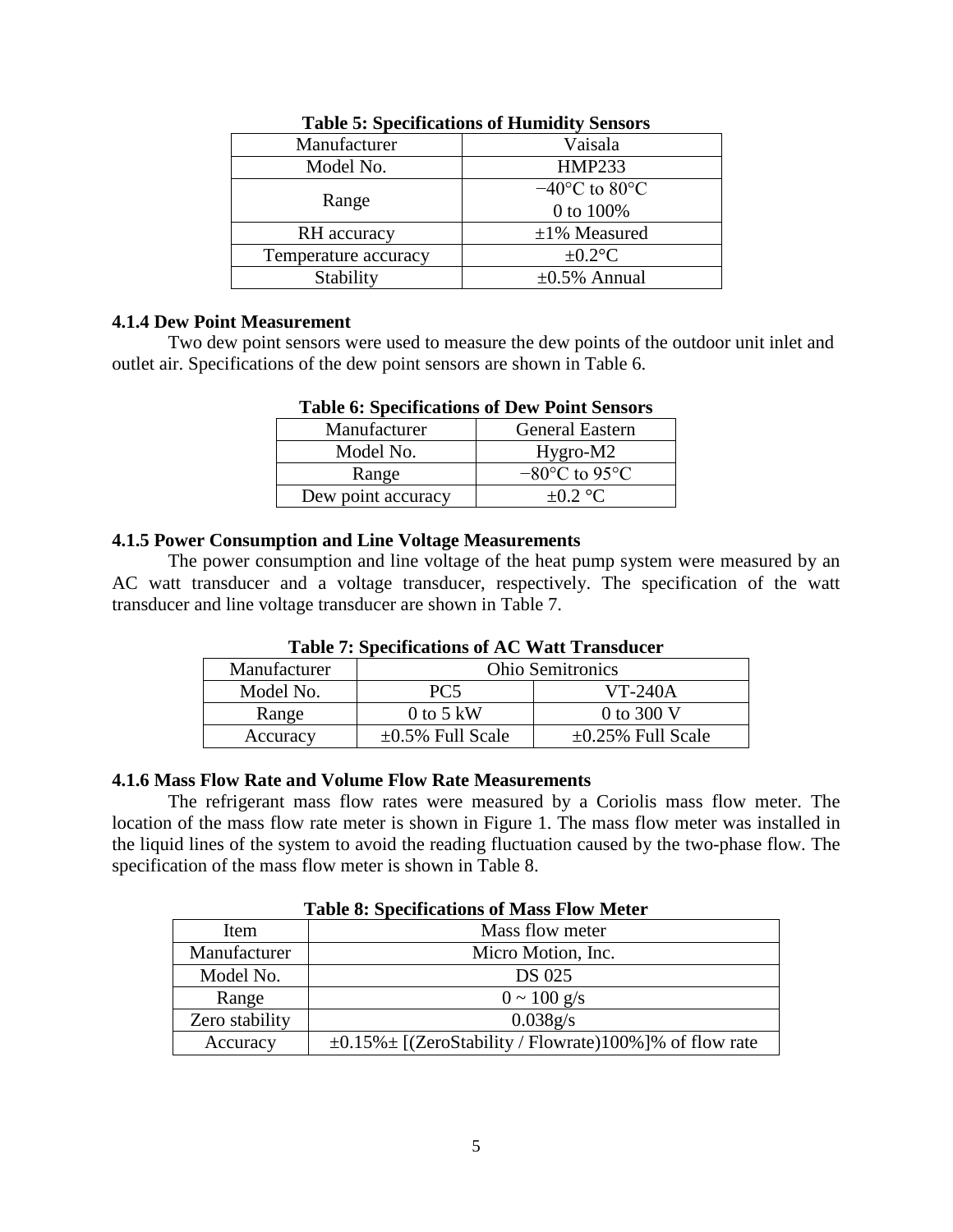The air volume flow rate in the closed loop was measured by a standard 6-inch nozzle. The nozzle was installed in the closed loop, which is shown in Figure 1. The air volume flow rate was calculated by Equation 1 (ASHRAE Standard, 41.2-1987).

$$
V = \left[ (C_d A_6) Y \left( \frac{2\Delta P}{\rho} \right)^{0.5} \right] / (1 - E\beta^4)^{0.5}
$$
 (1)

where

 $C_d$  is the discharge coefficient  $A<sub>6</sub>$  is the area measured at the plane of nozzle exit *Y*=1-(0.548+0.71β<sup>4</sup>) (1-*α*)  $\alpha = 1 - \Delta P / (\rho R(t_0 + 273.2))$  $\beta = D_6/D_{\rm x}$  $\Delta P$  is the pressure drop across the nozzle  $t<sub>o</sub>$  is the inlet air temperature  $\rho$  is the inlet air density  $D<sub>6</sub>$  is the nozzle exit diameter  $D_x$  is the duct diameter E=1.043 for duct approach The discharge coefficient has been determined as 0.986 according to the nozzle calibration.

#### **4.2 Calibration**

The calibration of the instrumentation was conducted before the experimental study. Thermocouples were tested in ice/water bath. Pressure transducers were calibrated by using a digital pressure calibrator having a resolution of 0.1 kPa. The refrigerant mass flow meter was calibrated by weighing water in a specific time period.

#### **4.3 Data Acquisition**

Instruments in the air side and the refrigerant side were connected to FieldPoint data acquisition modules supplied National Instruments (National Instruments). The modules were connected to a data acquisition computer, and communicated with a data acquisition program. The data acquisition program was developed by using the LabView software package (National Instruments). The program visualized the measured parameters (pressure, temperature, relative humidity, dew point, mass flow rate, and power consumption) in the form of numbers and graphs on the computer screen. The data was measured with a two-second interval. The data in steady state condition was recorded for 30 minutes, and averaged for the system performance analysis. The steady state operation was defined as follows: the variations of the airside temperatures are within  $\pm 1$ K of the average values. The saturated refrigerant temperatures corresponding to the measured refrigerant-side pressures have maximum variations of  $\pm$ 1.7 K of the average values. The refrigerant mass flow rate fluctuations were within 2% of the readings (ASHRAE Standard, 37-2005).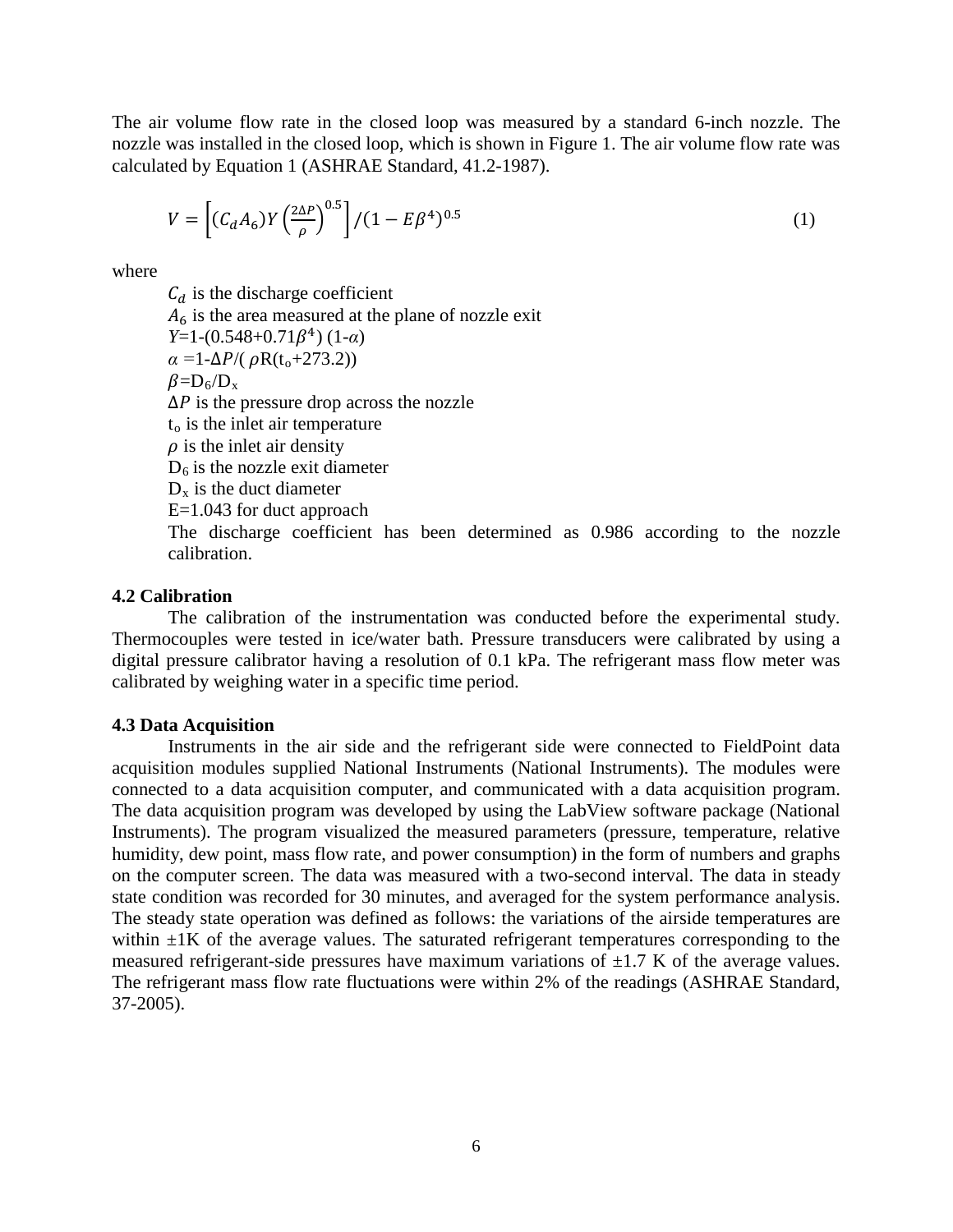#### **4.4 Performance Evaluation**

#### **4.4.1 Air Side Capacity**

Air side capacity was calculated by multiplying the air mass flow rate and the inlet and outlet air enthalpy difference in the closed air loop, as described by the Equation 2:

$$
Q_{\text{air}} = \dot{m}_{\text{air}} \Delta h_{\text{air}} \tag{2}
$$

where  $\dot{m}_{air}$  is the air mass flow rate in the closed air loop, and  $\Delta h_{air}$  is the inlet and outlet air enthalpy difference of the indoor coil.

When there was condensation occurring in the indoor coil (ASHRAE Extended cooling condition, ASHRAE A cooling condition and ASHRAE B cooling condition), Equation 2 was used. When the relative humidity was low and there was no condensation occurring, Equation 3 was used:

$$
Q_{\text{air}} = \dot{m}_{\text{air}} C_p \Delta t_{\text{air}} \tag{3}
$$

where  $C_p$  is the specific heat of air and  $\Delta t_{\text{air}}$  is the inlet and outlet air temperature difference.

#### **4.4.2 Refrigerant Side Capacity**

Refrigerant side capacity was calculated by multiplying the refrigerant mass flow by the inlet and outlet enthalpy difference, which is shown in Equation 4:

$$
Q_{ref} = \dot{m}_{ref} \Delta h_{ref} \tag{4}
$$

where  $\dot{m}_{\text{ref}}$  is the refrigerant mass flow rate and  $\Delta h_{\text{ref}}$  is the refrigerant enthalpy difference of the inlet and outlet of the indoor coil.

#### **4.4.3 Energy Balance**

Energy balance was defined as the capacity difference between the refrigerant side and air side divided by refrigerant side capacity, described by Equation 5:

Energy Balance = 
$$
(Q_{ref} - Q_{air})/Q_{ref}
$$
 (5)

#### **4.4.4 Power Consumption**

Outdoor power consumption was directly measured by a watt meter, which included the compressor power and fan power. Power consumption of the control board was neglected because all controls were disconnected, except for the relay, which consumed negligible power. The original blower matching the indoor unit was disassembled and the indoor air was driven by a blower of the air handling unit in the closed air loop. Therefore, the realistic power consumption by the Original Equipment Manufacturer (OEM) blower could not be measured directly. To consider the effect of indoor blower on the system performance, power consumption data from the OEM was used. The average power consumption of the original blower matching the indoor coil was 373 W with air volume flow rate set at 1,200 CFM.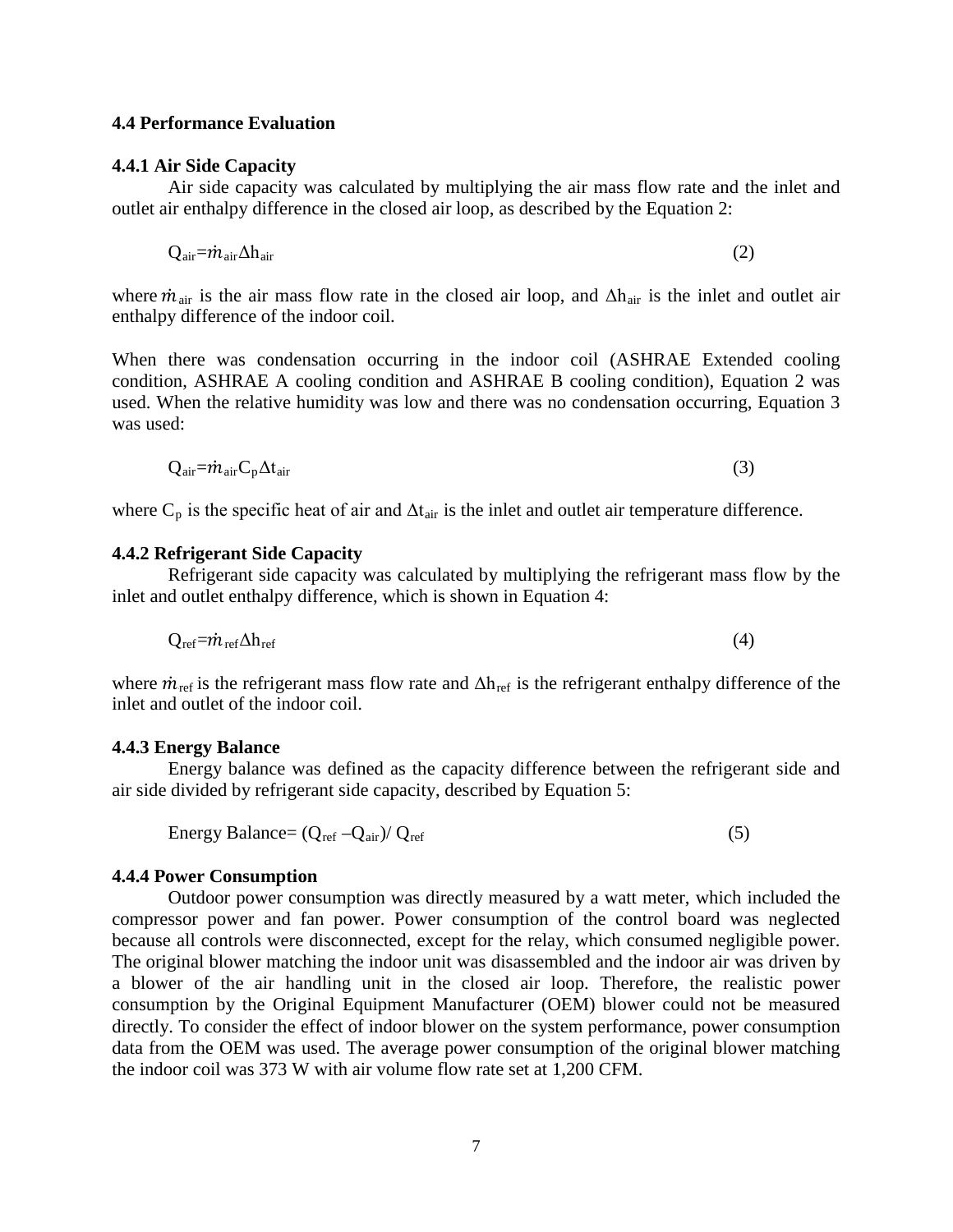# **4.4.5 Coefficient of Performance**

The Coefficient of Performance (COP) was defined as the net refrigerant side capacity divided by total power consumption, described by Equation 6:

$$
COP = \dot{Q}_{\text{ref}} / P_{\text{total}} \tag{6}
$$

where  $\dot{Q}_{\text{ref}}$  is the net refrigerant side capacity, including the indoor blower effect on the capacity. For the cooling mode,  $\dot{Q}_{\text{ref}}$  equals the refrigerant side capacity minus the indoor blower power consumption. For the heating mode,  $\dot{Q}_{\text{ref}}$  equals the refrigerant side capacity plus the indoor blower power consumption.  $P_{total}$  is the total power consumption, including the compressor, the outdoor fan and the indoor blower power consumption.

#### **4.4.6 Compressor Efficiencies**

The compressor isentropic efficiency and volumetric efficiency are described by Equation 7 and Equation 8, respectively:

Isentropic efficiency, 
$$
\eta_{\text{Isen}} = (h_{\text{out,s}} - h_{\text{in}})/(h_{\text{out}} - h_{\text{in}})
$$
 (7)

Volumetric efficiency,  $\eta_{\text{Vol}} = \dot{m}_{\text{Ref}} / (\rho \text{ V RPM})$  (8)

# **4.5 L41A Refrigerant Soft Optimized System Test Results**

The original heat pump unit came with a TXV for cooling and an orifice for heating. L41A had no suction superheating during the drop-in heating tests which could damage the compressor. To prevent compressor damage, an R410A TXV was installed for heating during the soft optimization testing. The TXV was adjusted to maintain a superheating around 2 K for High Temperature test 2, and this adjustment was kept the same throughout the tests. The installation of the TXV resulted in little improvement in the steady state tests but large improvement in the cyclic testing, which in turn resulted in HSPF improvement.

#### **4.5.1 Charge Optimization**

This section re-presents the results from the drop-in tests. Charge optimization was conducted for cooling mode. The charge for the soft-optimized test was not changed from the drop-in test. ASHRAE A cooling condition was used for charge optimization. R410A refrigerant charge was varied from 4.6 kg to 5.5 kg. Capacity and COP (for cooling) variations with the increase of refrigerant charge are shown in Figure 2. Superheat and subcooling (for cooling) variations with the increase of refrigerant charge are shown in Figure 3. Maximum COP occurred at 5.19 kg (11.44 lb) charge where subcooling was 2.9 K.

L41A refrigerant charge was varied from 4.08 kg to 5.48 kg. Capacity and COP variations with the increase of refrigerant charge are shown in Figure 4. The TXV opening was too large for L41A because no superheating was observed. Therefore, the TXV was adjusted by rotating the stem 3.25 turns clockwise. Superheat and subcooling variations with the increase of refrigerant charge are shown in Figure 5. Maximum COP occurred at 4.74 kg (10.45 lb) charge.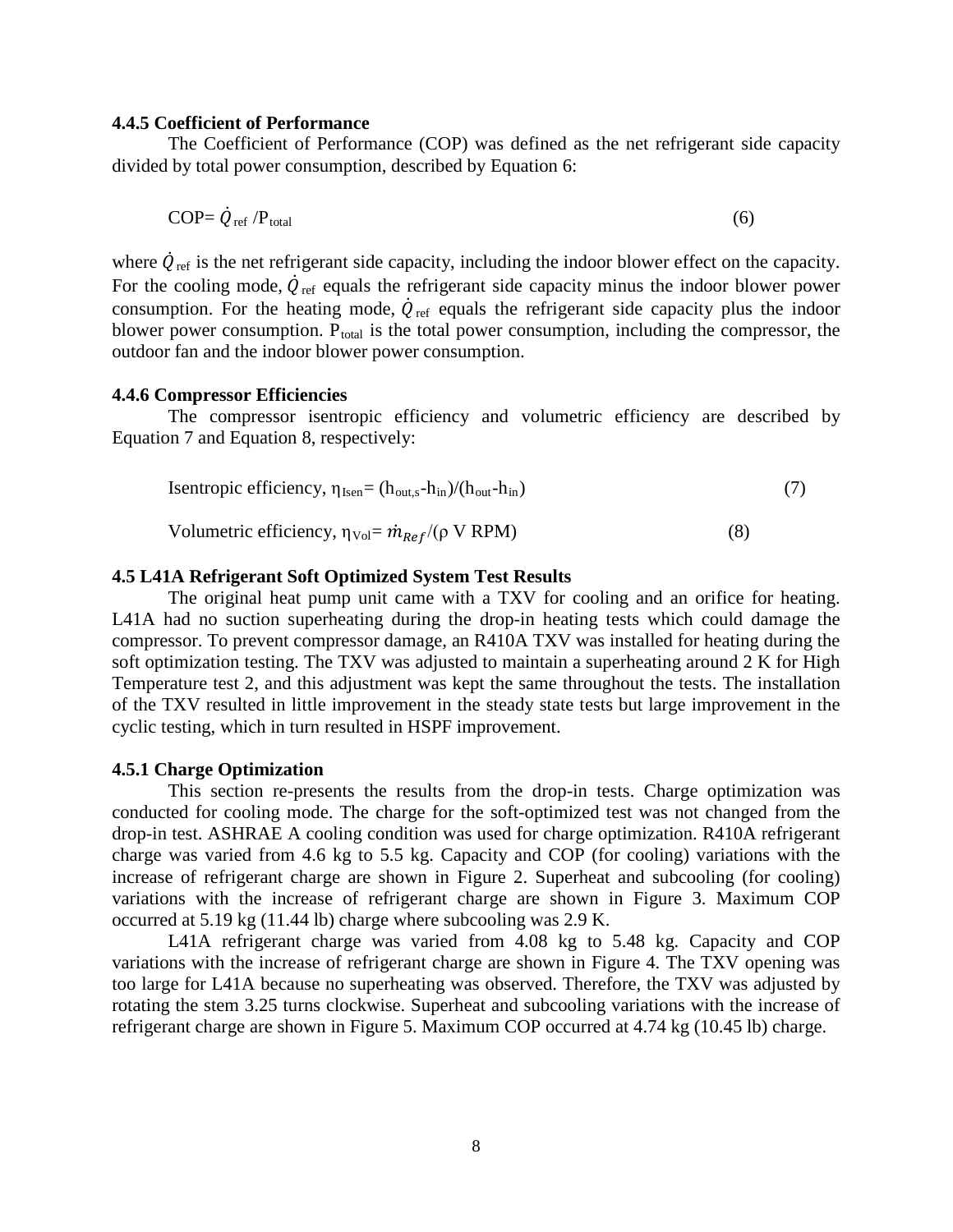

**Figure 2: COP and Capacity vs. R410A Refrigerant Charge Q(kBtu/hr)=3.412\*Q(kW), EER=3.412\*COP, m(lb)=0.45\*m(kg)**



**Figure 3: Superheat and Subcooling vs. R410A Refrigerant Charge ∆T(F)=1.8\*∆T(°C), m(lb)=0.45\*m(kg)**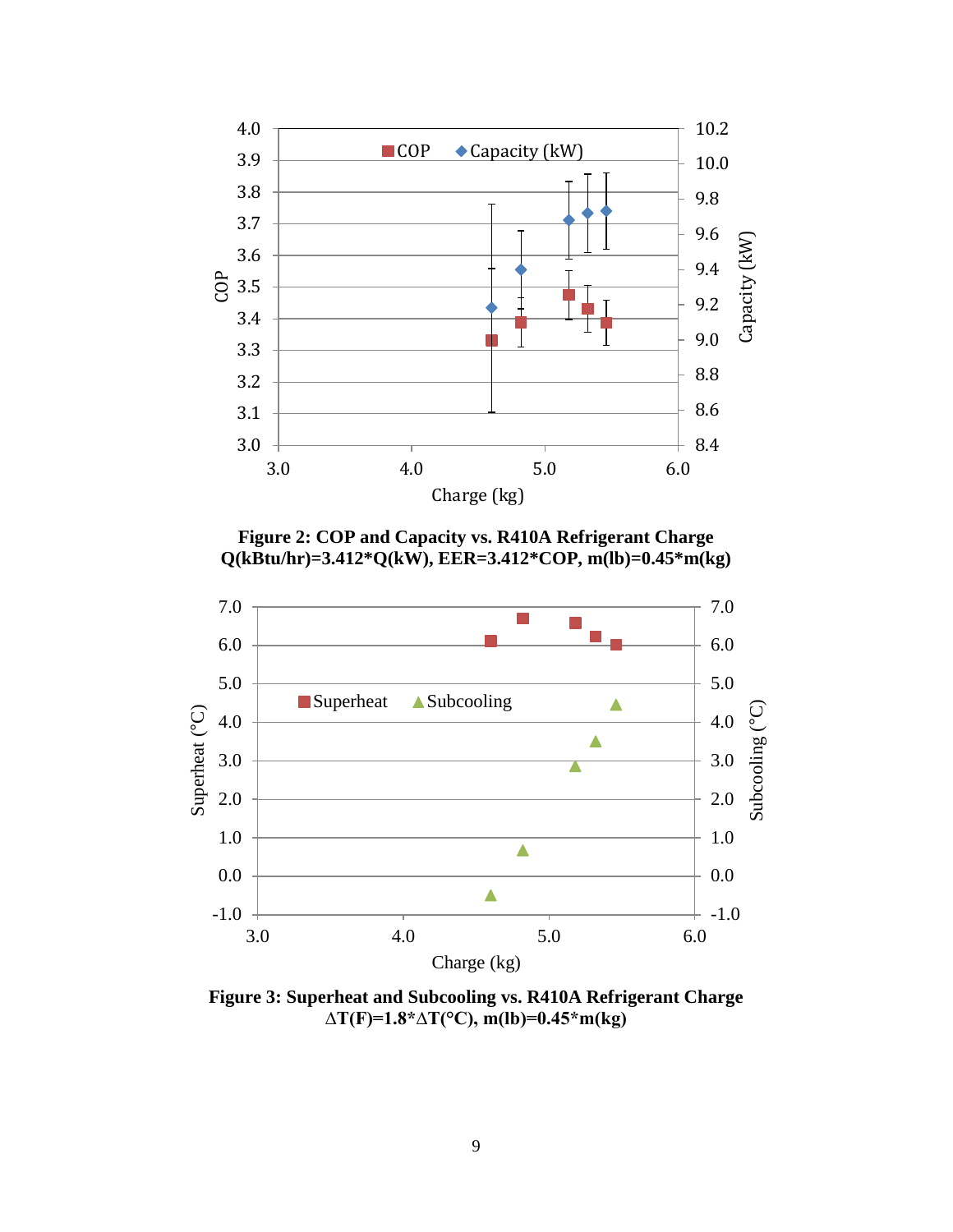

**Figure 5: Superheat and Subcooling vs. L41A Refrigerant Charge. ∆T(F)=1.8\*∆T(°C), m(lb)=0.45\*m(kg)**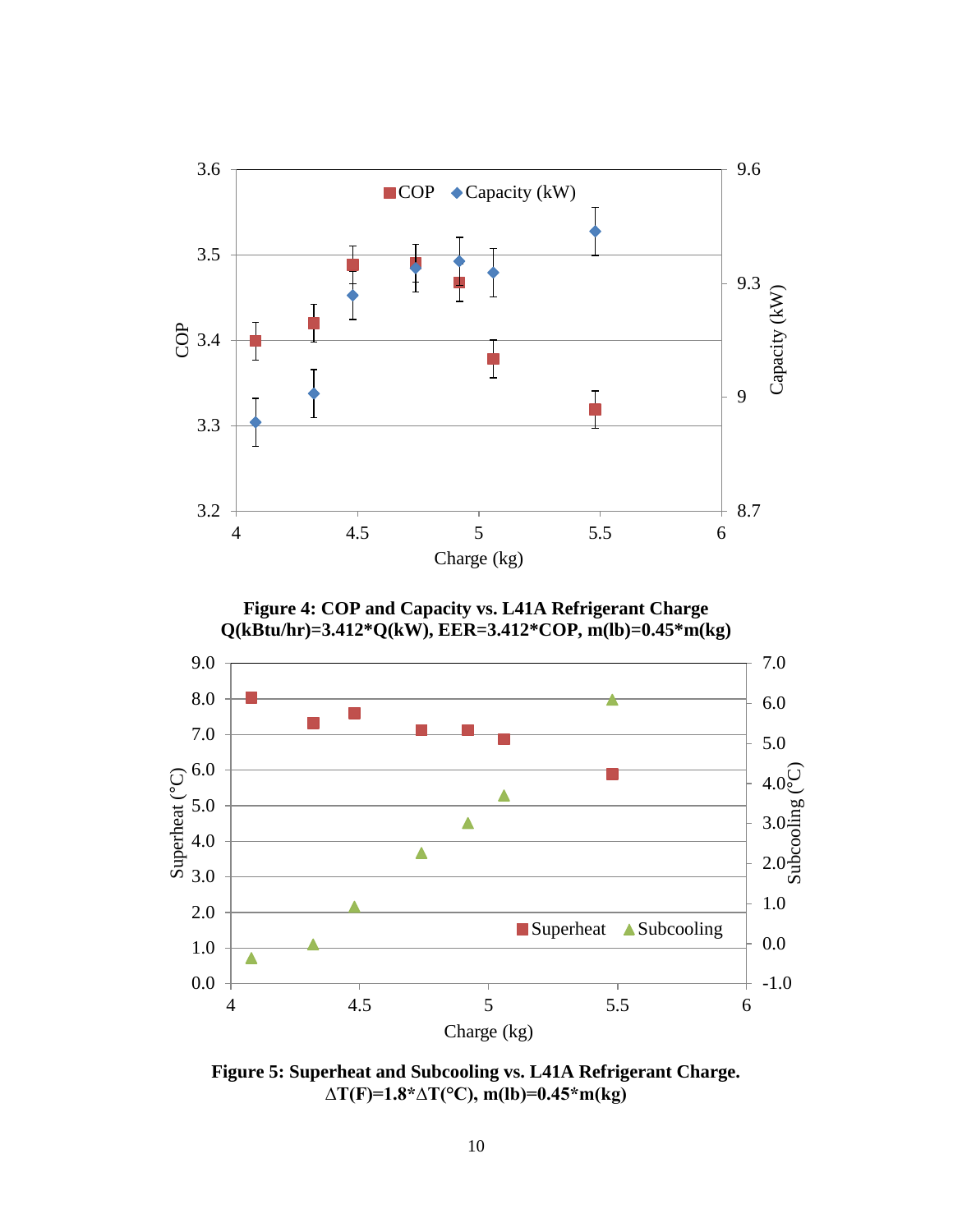### **4.6.1 Steady State Heating Test Results Comparison**

The comparisons of the steady state heating test results are shown in Figure 6 and Figure 7. The results of L41A show that it has lower capacity than R410A in two test conditions but higher capacity in two other test conditions. Furthermore, L41A has lower COP than R410A in two test conditions whereas it has higher COP in two other test conditions. Adding the TXV resulted in slight change where slight increase in the capacity for Low Temperature and Extended Conditions tests as well as a slight improvement in the COP for the High Temperature 2 test were observed. Such variation in the trend is due to variation of the suction superheat. The detailed test conditions and results are provided in Section 5.



 $\blacksquare$ L41A Soft Optimized  $\blacksquare$ L41A Drop In  $\blacksquare$ R410A

**Figure 6: L41A vs. R410A Heating Test Results: Capacity. Q(kBtu/hr)=3.412\*Q(kW)**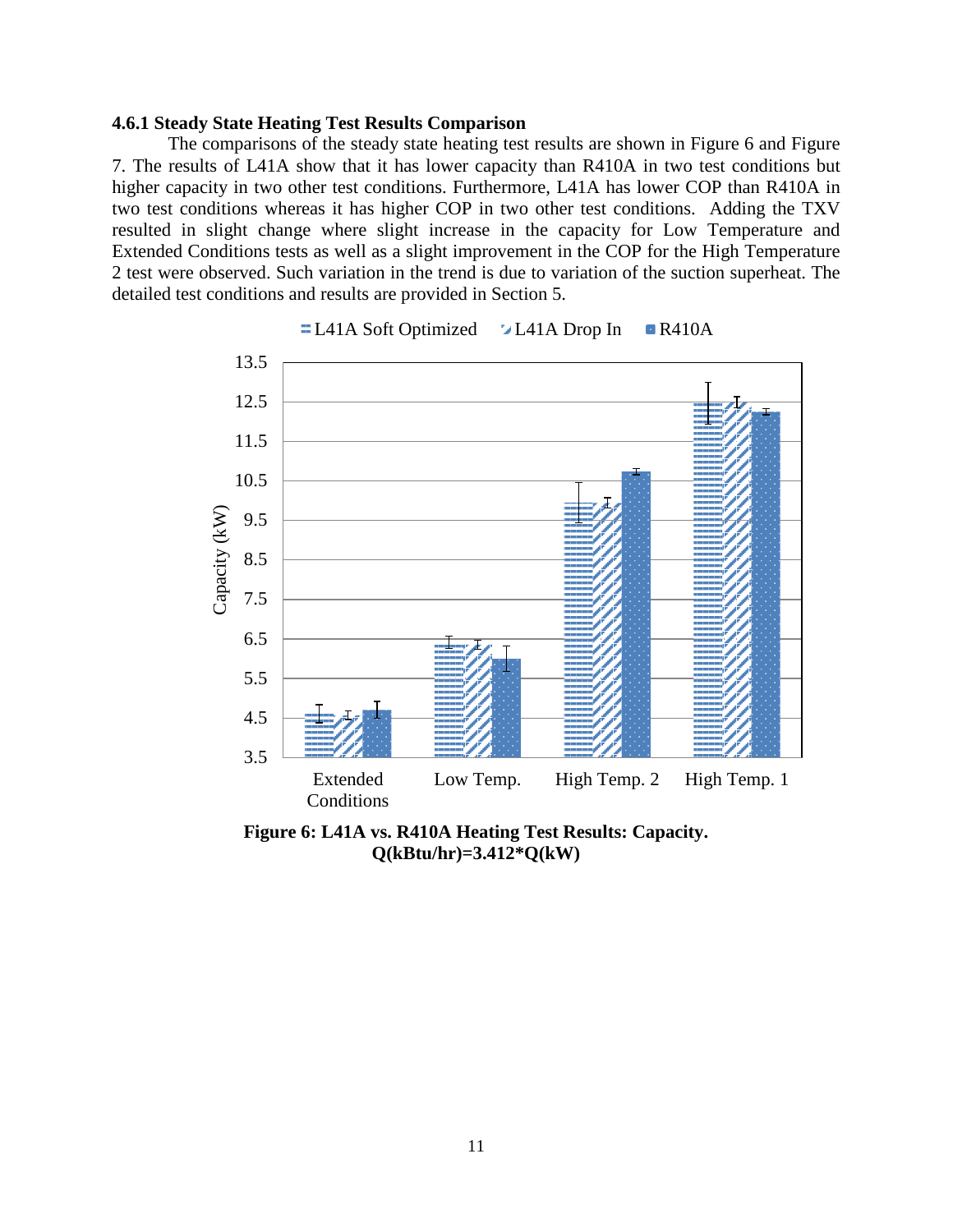

**Figure 7: L41A vs. R410A Heating Test Results: COP. EER=3.412\*COP**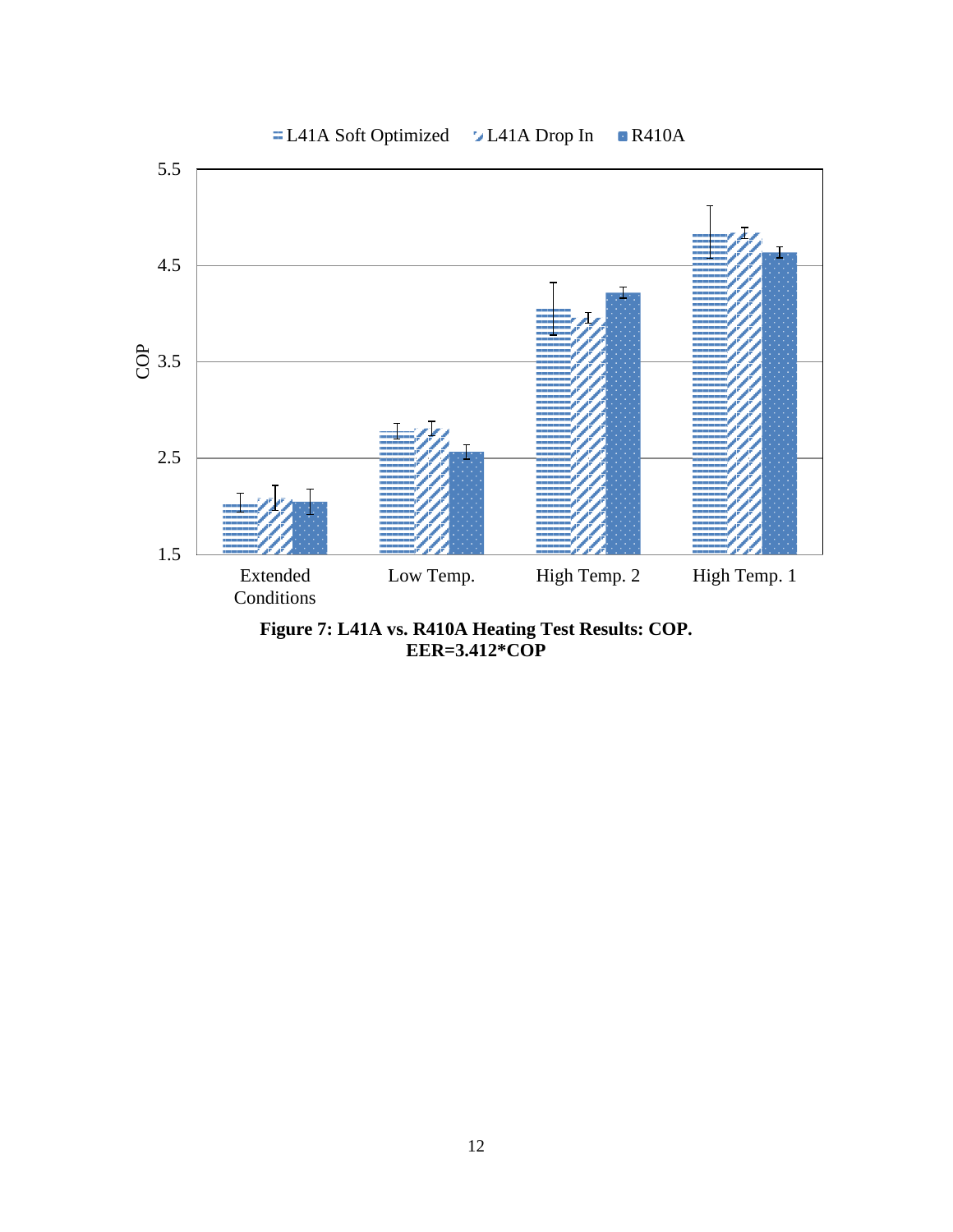# **5 Detailed Heating Test Results for R410A vs. L41A Soft Optimization**

**Testing Participant: UMD-CEEE Participant's Notation: Ext. Cond. Test**

| <b>Basic Information</b>                     |                         |
|----------------------------------------------|-------------------------|
| Alternative Refrigerant                      | <b>I</b> 41A            |
| Alternative Lubricant Type and ISO Viscosity | <b>POE</b>              |
| Baseline Refrigerant and Lubricant           | R410A                   |
| Make and Model of System                     | SSZ140361BA/ARUF374316  |
| Nominal Capacity and Type of System          | 36000 Btu/hr, Heat Pump |

| Comparison Data                               |                 | Base.                   | Alt.                       | SI Units        | Base.   | Alt.    | <b>IP Units</b>     | Ratio        |
|-----------------------------------------------|-----------------|-------------------------|----------------------------|-----------------|---------|---------|---------------------|--------------|
| Mode (Heating/Cooling)                        |                 | Heating                 |                            |                 |         |         |                     |              |
| Compressor Type                               |                 | Scroll                  | Scroll                     |                 |         |         |                     |              |
| <b>Compressor Displacement</b>                |                 | 0.096                   | 0.096                      | $m^2/$ min      | 3.4     | 3.4     | $ft^3/min$          | 1.0037       |
| <b>Nominal Motor Size</b>                     |                 | 3.8                     | 3.8                        | hp              |         |         |                     | 1            |
| Motor Speed                                   |                 | 3500                    | 3500                       | rpm             |         |         |                     | $\mathbf{1}$ |
| <b>Expansion Device Type</b>                  |                 | <b>R410A</b><br>orifice | <b>R410A</b><br><b>TXV</b> |                 |         |         |                     |              |
| Lubricant Charge                              |                 | 0.71                    | 0.71                       | kg              | 1.57    | 1.57    | 1 <sub>b</sub>      | $\mathbf{1}$ |
| Refrigerant Charge                            |                 | 5.19                    | 4.74                       | kg              | 11.44   | 10.45   | 1 <sub>b</sub>      | 0.91         |
| <b>Refrigerant Mass Flow Rate</b>             |                 | N/A                     | N/A                        | kg/min          | N/A     | N/A     | 1 <sub>b</sub> /min |              |
| Composition, at compr. Inlet if<br>applicable |                 |                         |                            | %wt             |         |         |                     |              |
|                                               | Indoor, db      | 21.5                    | 21.11                      | $\rm ^{\circ}C$ | 70.7    | 69.99   | $\mathbf{F}$        |              |
| Ambient                                       | Indoor, rh      | 51.3                    | 54.81                      | $\%$            | 51.3    | 54.81   | $\%$                |              |
| Temps.                                        | Outdoor db      | $-17.82$                | $-17.48$                   | $\rm ^{\circ}C$ | $-0.08$ | 0.54    | F                   |              |
|                                               | Outdoor, dew pt | $-18.85$                | $-19.87$                   | $\rm ^{\circ}C$ | $-1.93$ | $-3.77$ | $\mathbf{F}$        |              |
| <b>Total Capacity</b>                         |                 | 4.71                    | 4.61                       | kW              | 16.07   | 15.73   | kBtu/hr             | 0.98         |
| Sensible Capacity                             |                 | N/A                     | N/A                        | kW              | N/A     | N/A     | kBtu/hr             |              |
| <b>Total System Power Input</b>               |                 | 2.3                     | 2.26                       | kW              | 2.3     | 2.26    | kW                  | 0.98         |
| <b>Compressor Power Input</b>                 |                 | 1.93                    | 1.89                       | kW              | 1.93    | 1.89    | kW                  | 0.98         |
| Energy Efficiency Ratio (EER)                 |                 | 6.99                    | 6.97                       | Btu-hr/W        |         | 23.77   |                     | 1.00         |
| Coeff. of Performance (COP)                   |                 | 2.05                    | 2.04                       |                 |         |         |                     | 1.00         |

Other System Changes

Orifice was replaced by TXV with 3 CW turns (10/12)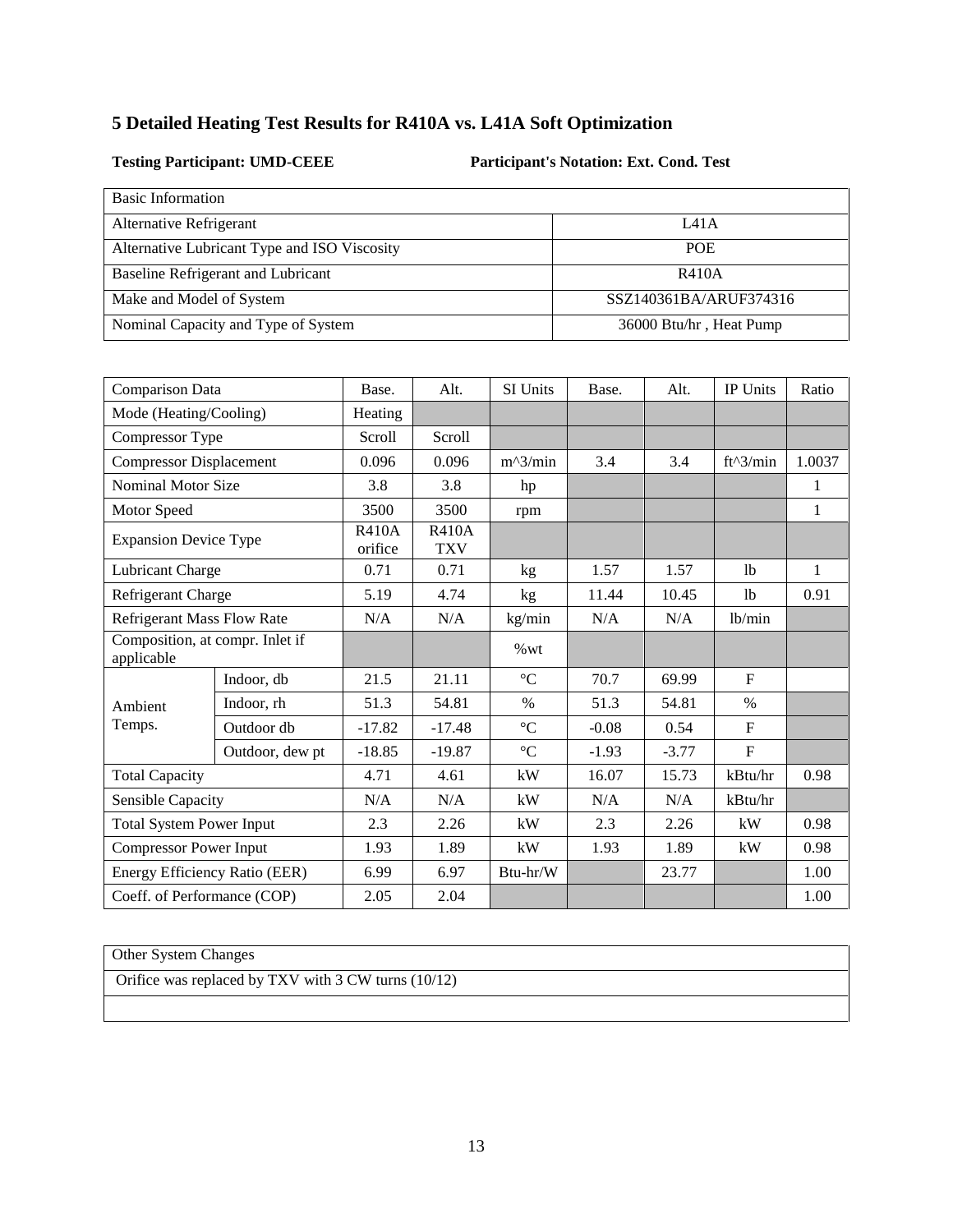| Air/Water Side Data       | Base. | Alt.  | <b>SI Units</b> | Base.   | Alt.    | <b>IP Units</b> | Ratio |
|---------------------------|-------|-------|-----------------|---------|---------|-----------------|-------|
| Evaporator                |       |       |                 |         |         |                 |       |
| Heat Exchange Fluid       | Air   | Air   |                 |         |         |                 |       |
| Flow Rate (gas)           | N/A   | N/A   | $m^2/$ min      | N/A     | N/A     | $ft^3/min$      |       |
| Flow Rate (liquid)        | N/A   | N/A   | L/min           | N/A     | N/A     | gal/min         |       |
| <b>Inlet Temperature</b>  | 21.5  | 21.11 | $\rm ^{\circ}C$ | 70.7    | 69.99   | F               |       |
| <b>Outlet Temperature</b> | 27.71 | 27.37 | $\rm ^{\circ}C$ | 81.88   | 81.27   | F               |       |
| Condenser                 |       |       |                 |         |         |                 |       |
| Heat Exchange Fluid       | Air   | Air   |                 |         |         |                 |       |
| Flow Rate (gas)           | 35.11 | 33.97 | $m^2/$ min      | 1239.78 | 1199.73 | ft^3/min        | 0.97  |
| Flow Rate (liquid)        | N/A   | N/A   | kg/min          | N/A     | N/A     | lb/min          |       |
| <b>Inlet Temperature</b>  | 21.5  | 21.11 | $\rm ^{\circ}C$ | 70.7    | 69.99   | F               |       |
| <b>Outlet Temperature</b> | 27.71 | 27.37 | $\rm ^{\circ}C$ | 81.88   | 81.27   | F               |       |

| Refrigerant Side Data              | <b>Baseline</b> |           |                 | Alternative |         | <b>Baseline</b> | Alternative |            |
|------------------------------------|-----------------|-----------|-----------------|-------------|---------|-----------------|-------------|------------|
| Temperatures &<br><b>Pressures</b> | $T (^{\circ}C)$ | $P$ (kPa) | $T (^{\circ}C)$ | $P$ (kPa)   | T(F)    | $P$ (psia)      | T(F)        | $P$ (psia) |
| <b>Compressor Suction</b>          | $-20.65$        | 404.71    | $-19.84$        | 338.65      | $-5.17$ | 58.7            | $-3.71$     | 49.12      |
| <b>Compressor Discharge</b>        | 53.74           | 1848.76   | 85.18           | 1723.12     | 128.73  | 268.14          | 185.33      | 249.92     |
| Condenser Inlet                    | 38.668          | 1825.25   | 49.839          | 1708.8      | 101.6   | 264.73          | 121.71      | 247.84     |
| <b>Condenser Outlet</b>            | 28.35           | 1809.52   | 22.48           | 1700.33     | 83.03   | 262.45          | 72.47       | 246.61     |
| <b>Expansion Device Inlet</b>      | 26.89           | 1828.2    | 19.81           | 1734.45     | 80.4    | 265.16          | 67.65       | 251.56     |
| Subcooling, at expan.<br>device    | 1.84            | N/A       | 9.53            | N/A         | 3.31    | N/A             | 17.15       | N/A        |
| <b>Evaporator Inlet</b>            | N/A             | N/A       | N/A             | N/A         | N/A     | N/A             | N/A         | N/A        |
| <b>Evaporator Outlet</b>           | N/A             | N/A       | N/A             | N/A         | N/A     | N/A             | N/A         | N/A        |
| <b>Suction Superheat</b>           | $-1$            | N/A       | 0.21            | N/A         | $-1.8$  | N/A             | 0.39        | N/A        |

| Data Source(s) for Refrigerant Properties |
|-------------------------------------------|
| Refrigerant supplier                      |

#### Additional Notes

Air Side Capacity and COP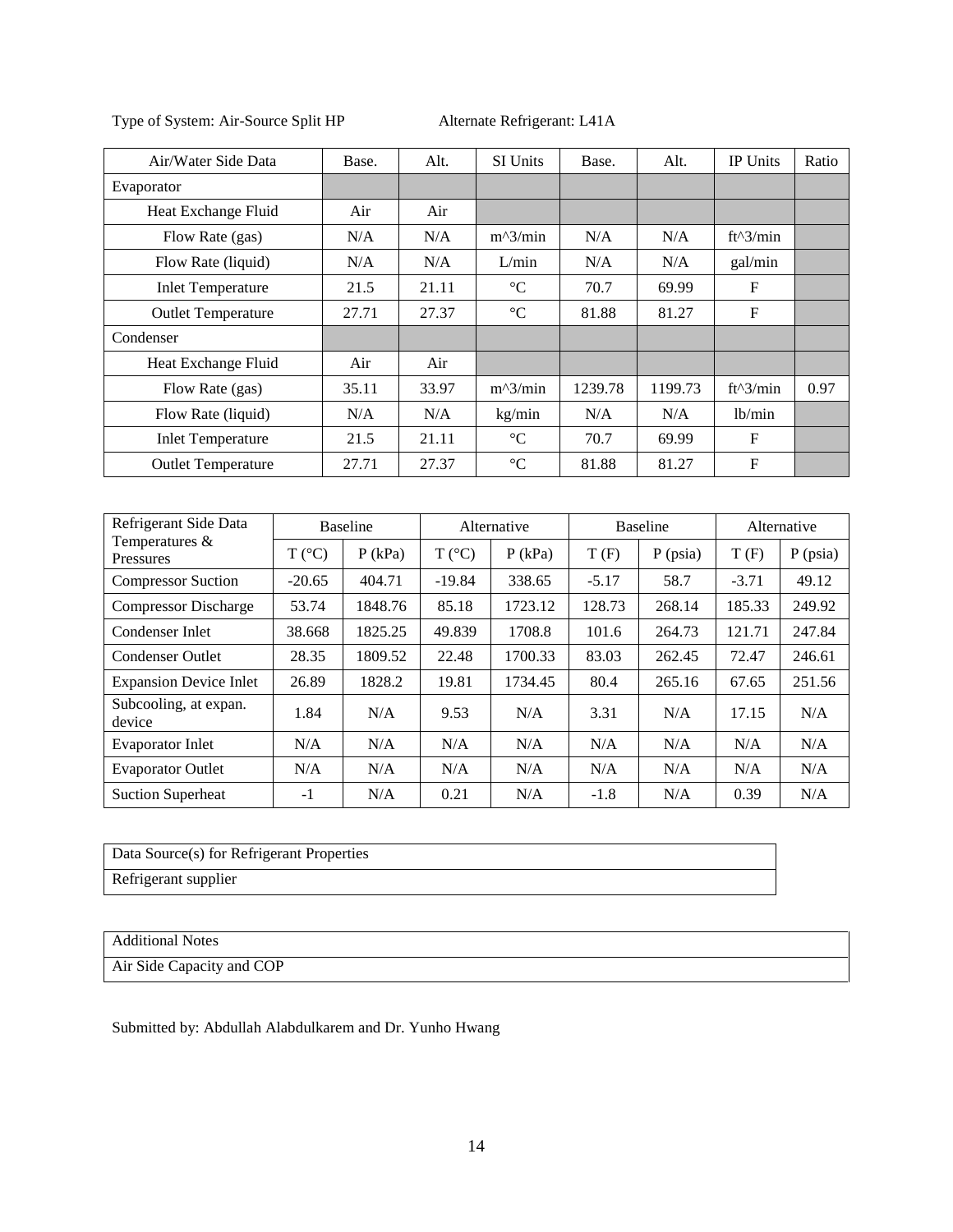| <b>Basic Information</b>                     |                         |
|----------------------------------------------|-------------------------|
| Alternative Refrigerant                      | L41A                    |
| Alternative Lubricant Type and ISO Viscosity | <b>POE</b>              |
| Baseline Refrigerant and Lubricant           | R410A                   |
| Make and Model of System                     | SSZ140361BA/ARUF374316  |
| Nominal Capacity and Type of System          | 36000 Btu/hr, Heat Pump |

| Comparison Data                               |                               | Base.                   | Alt.                       | SI Units        | Base. | Alt.  | IP Units       | Ratio  |
|-----------------------------------------------|-------------------------------|-------------------------|----------------------------|-----------------|-------|-------|----------------|--------|
| Mode (Heating/Cooling)                        |                               | Heating                 |                            |                 |       |       |                |        |
| Compressor Type                               |                               | Scroll                  | Scroll                     |                 |       |       |                |        |
| <b>Compressor Displacement</b>                |                               | 0.096                   | 0.096                      | $m^2/$ min      | 3.4   | 3.4   | $ft^3/min$     | 1.0037 |
| <b>Nominal Motor Size</b>                     |                               | 3.8                     | 3.8                        | hp              |       |       |                | 1      |
| Motor Speed                                   |                               | 3500                    | 3500                       | rpm             |       |       |                | 1      |
| <b>Expansion Device Type</b>                  |                               | <b>R410A</b><br>orifice | <b>R410A</b><br><b>TXV</b> |                 |       |       |                |        |
| Lubricant Charge                              |                               | 0.71                    | 0.71                       | kg              | 1.57  | 1.57  | 1 <sub>b</sub> | 1      |
| Refrigerant Charge                            |                               | 5.19                    | 4.74                       | kg              | 11.44 | 10.45 | <b>lb</b>      | 0.91   |
| <b>Refrigerant Mass Flow Rate</b>             |                               | 3.3                     | 2.94                       | kg/min          | 7.28  | 6.49  | lb/min         | 0.89   |
| Composition, at compr. Inlet if<br>applicable |                               |                         |                            | %wt             |       |       |                |        |
|                                               | Indoor, db                    | 21.23                   | 20.97                      | $\rm ^{\circ}C$ | 70.21 | 69.75 | $\mathbf F$    |        |
| Ambient                                       | Indoor, rh                    | 58.8                    | 54.82                      | $\%$            | 58.8  | 54.82 | $\%$           |        |
| Temps.                                        | Outdoor db                    | 16.84                   | 16.63                      | $\rm ^{\circ}C$ | 62.31 | 61.93 | F              |        |
|                                               | Outdoor, dew pt               | 13.33                   | 13.08                      | $\rm ^{\circ}C$ | 55.99 | 55.54 | $\mathbf F$    |        |
| <b>Total Capacity</b>                         |                               | 12.25                   | 12.46                      | kW              | 41.8  | 42.53 | kBtu/hr        | 1.02   |
| Sensible Capacity                             |                               | N/A                     | N/A                        | kW              | N/A   | N/A   | kBtu/hr        |        |
| <b>Total System Power Input</b>               |                               | 2.64                    | 2.57                       | kW              | 2.64  | 2.57  | kW             | 0.97   |
| <b>Compressor Power Input</b>                 |                               | 2.27                    | 2.20                       | kW              | 2.27  | 2.20  | kW             | 0.97   |
|                                               | Energy Efficiency Ratio (EER) | 15.82                   | 16.54                      | Btu-hr/W        |       | 56.45 |                | 1.05   |
| Coeff. of Performance (COP)                   |                               | 4.64                    | 4.85                       |                 |       |       |                | 1.05   |

Other System Changes

Orifice was replaced by TXV with 3 CW turns (10/12)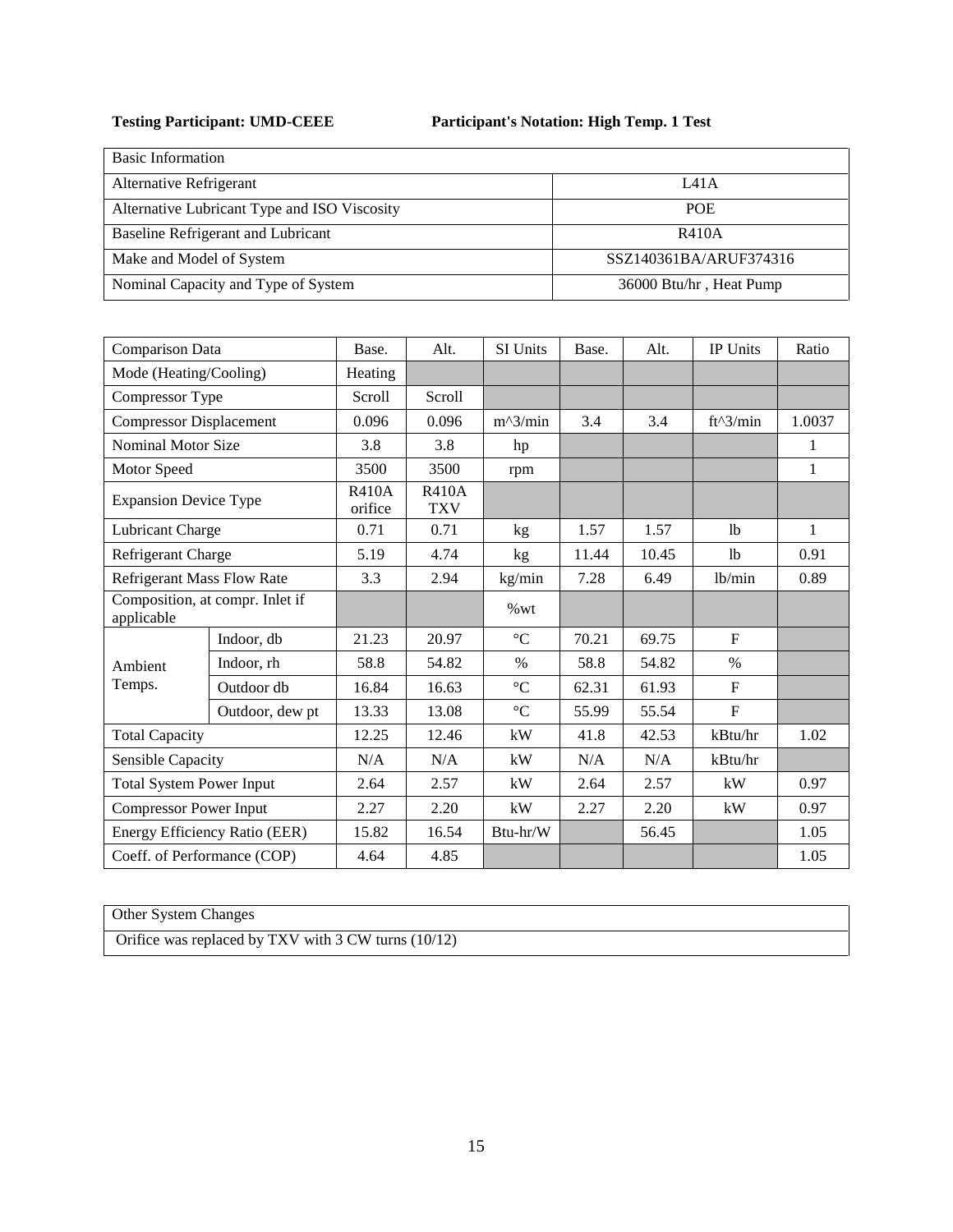| Air/Water Side Data       | Base. | Alt.  | <b>SI Units</b> | Base.  | Alt.    | <b>IP Units</b>     | Ratio |
|---------------------------|-------|-------|-----------------|--------|---------|---------------------|-------|
| Evaporator                |       |       |                 |        |         |                     |       |
| Heat Exchange Fluid       | Air   | Air   |                 |        |         |                     |       |
| Flow Rate (gas)           | N/A   | N/A   | $m^2/$ min      | N/A    | N/A     | $ft^3/min$          |       |
| Flow Rate (liquid)        | N/A   | N/A   | L/min           | N/A    | N/A     | gal/min             |       |
| <b>Inlet Temperature</b>  | 21.23 | 20.97 | $\rm ^{\circ}C$ | 70.21  | 69.75   | $\mathbf{F}$        |       |
| <b>Outlet Temperature</b> | 37.79 | 38.90 | $\rm ^{\circ}C$ | 100.02 | 102.02  | $\mathbf{F}$        |       |
| Condenser                 |       |       |                 |        |         |                     |       |
| Heat Exchange Fluid       | Air   | Air   |                 |        |         |                     |       |
| Flow Rate (gas)           | 34.96 | 33.98 | $m^2/$ min      | 1234.6 | 1200.02 | $ft^3/min$          | 0.97  |
| Flow Rate (liquid)        | N/A   | N/A   | kg/min          | N/A    | N/A     | 1 <sub>b</sub> /min |       |
| <b>Inlet Temperature</b>  | 21.23 | 20.97 | $\rm ^{\circ}C$ | 70.21  | 69.75   | F                   |       |
| <b>Outlet Temperature</b> | 37.79 | 38.90 | $\rm ^{\circ}C$ | 100.02 | 102.02  | F                   |       |

| Refrigerant Side Data         | <b>Baseline</b> |           | Alternative    |           | <b>Baseline</b> |            | Alternative |            |
|-------------------------------|-----------------|-----------|----------------|-----------|-----------------|------------|-------------|------------|
| Temperatures & Pressures      | $T (^{\circ}C)$ | $P$ (kPa) | $T(^{\circ}C)$ | $P$ (kPa) | T(F)            | $P$ (psia) | T(F)        | $P$ (psia) |
| <b>Compressor Suction</b>     | 15.36           | 953.88    | 14.55          | 1033.44   | 59.65           | 138.35     | 58.19       | 149.89     |
| <b>Compressor Discharge</b>   | 71.99           | 2450.46   | 69.74          | 2343.75   | 161.58          | 355.41     | 157.53      | 339.93     |
| Condenser Inlet               | 65.07           | 2432.44   | 61.577         | 2327.24   | 149.13          | 352.79     | 142.84      | 337.54     |
| <b>Condenser Outlet</b>       | 28.4            | 2399.23   | 33.46          | 2294.07   | 83.12           | 347.98     | 92.22       | 332.72     |
| <b>Expansion Device Inlet</b> | 27.6            | 2384.9    | 32.46          | 2287.20   | 81.68           | 345.9      | 90.42       | 331.73     |
| Subcooling, at expan. device  | 11.7            | N/A       | 7.97           | N/A       | 21.06           | N/A        | 14.35       | N/A        |
| <b>Evaporator Inlet</b>       | N/A             | N/A       | N/A            | N/A       | N/A             | N/A        | N/A         | N/A        |
| <b>Evaporator Outlet</b>      | N/A             | N/A       | N/A            | N/A       | N/A             | N/A        | N/A         | N/A        |
| <b>Suction Superheat</b>      |                 |           |                | N/A       | 17.35           | N/A        | 2.67        | N/A        |

| Data Source(s) for Refrigerant Properties |
|-------------------------------------------|
| Refrigerant supplier                      |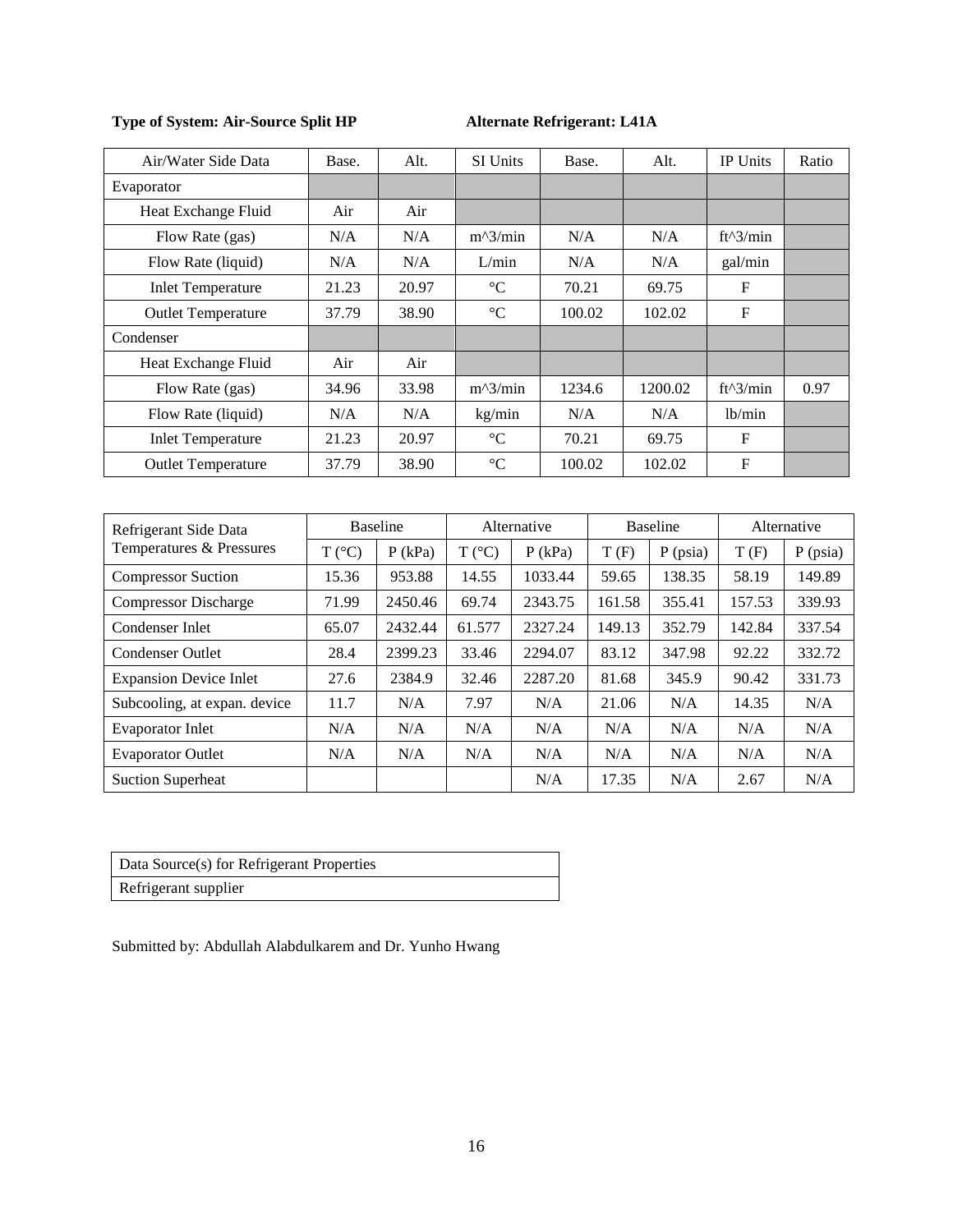| <b>Basic Information</b>                     |                         |
|----------------------------------------------|-------------------------|
| Alternative Refrigerant                      | L41A                    |
| Alternative Lubricant Type and ISO Viscosity | <b>POE</b>              |
| Baseline Refrigerant and Lubricant           | R410A                   |
| Make and Model of System                     | SSZ140361BA/ARUF374316  |
| Nominal Capacity and Type of System          | 36000 Btu/hr, Heat Pump |

| Comparison Data              |                                   | Base.                   | Alt.                       | SI Units        | Base. | Alt.  | IP Units       | Ratio        |
|------------------------------|-----------------------------------|-------------------------|----------------------------|-----------------|-------|-------|----------------|--------------|
|                              | Mode (Heating/Cooling)            | Heating                 |                            |                 |       |       |                |              |
| Compressor Type              |                                   | Scroll                  | Scroll                     |                 |       |       |                |              |
|                              | <b>Compressor Displacement</b>    | 0.096                   | 0.096                      | $m^2/$ min      | 3.4   | 3.4   | $ft^3/min$     | 1.003714     |
| <b>Nominal Motor Size</b>    |                                   | 3.8                     | 3.8                        | hp              |       |       |                | 1            |
| Motor Speed                  |                                   | 3500                    | 3500                       | rpm             |       |       |                | $\mathbf{1}$ |
| <b>Expansion Device Type</b> |                                   | <b>R410A</b><br>orifice | <b>R410A</b><br><b>TXV</b> |                 |       |       |                |              |
| Lubricant Charge             |                                   | 0.71                    | 0.71                       | kg              | 1.57  | 1.57  | 1 <sub>b</sub> | 1            |
| Refrigerant Charge           |                                   | 5.19                    | 4.74                       | kg              | 11.44 | 10.45 | 1 <sub>b</sub> | 0.91         |
|                              | <b>Refrigerant Mass Flow Rate</b> | 2.96                    | 2.21                       | kg/min          | 6.53  | 4.88  | 1b/min         | 0.75         |
| applicable                   | Composition at compr. Inlet if    |                         |                            | %wt             |       |       |                |              |
|                              | Indoor, db                        | 21.24                   | 21.05                      | $^{\circ}C$     | 70.23 | 69.89 | F              |              |
| Ambient                      | Indoor, rh                        | 51.13                   | 51.21                      | $\%$            | 51.13 | 51.21 | $\%$           |              |
| Temps.                       | Outdoor db                        | 8.3                     | 8.25                       | $\rm ^{\circ}C$ | 46.94 | 46.85 | $\mathbf F$    |              |
|                              | Outdoor, dew pt                   | 4.45                    | 3.98                       | $\rm ^{\circ}C$ | 40.01 | 39.16 | $\mathbf F$    |              |
| <b>Total Capacity</b>        |                                   | 10.74                   | 9.95                       | kW              | 36.65 | 33.96 | kBtu/hr        | 0.93         |
| Sensible Capacity            |                                   | N/A                     | N/A                        | kW              | N/A   | N/A   | kBtu/hr        |              |
|                              | <b>Total System Power Input</b>   | 2.55                    | 2.46                       | kW              | 2.55  | 2.46  | kW             | 0.96         |
|                              | <b>Compressor Power Input</b>     | 2.17                    | 2.09                       | kW              | 2.17  | 2.09  | kW             | 0.96         |
| (EER)                        | <b>Energy Efficiency Ratio</b>    | 14.4                    | 13.81                      | Btu-hr/W        |       | 47.13 |                | 0.96         |
|                              | Coeff. of Performance (COP)       | 4.22                    | 4.05                       |                 |       |       |                | 0.96         |

Other System Changes Orifice was replaced by TXV with 3 CW turns (10/12)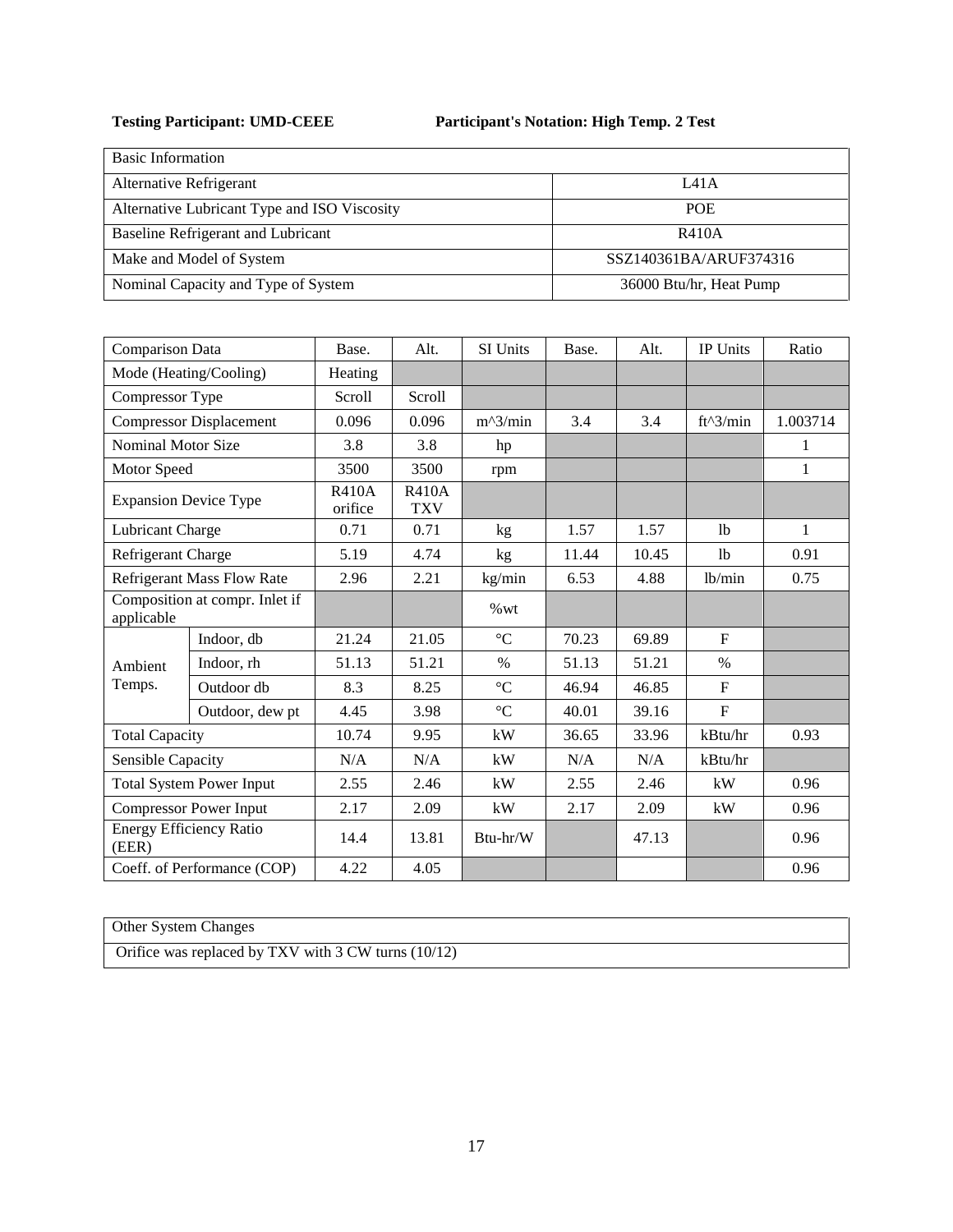| Air/Water Side Data       | Base. | Alt.  | SI Units        | Base.   | Alt.   | <b>IP Units</b> | Ratio |
|---------------------------|-------|-------|-----------------|---------|--------|-----------------|-------|
| Evaporator                |       |       |                 |         |        |                 |       |
| Heat Exchange Fluid       | Air   | Air   |                 |         |        |                 |       |
| Flow Rate (gas)           | N/A   | N/A   | $m^2/$ min      | N/A     | N/A    | $ft^3/min$      |       |
| Flow Rate (liquid)        | N/A   | N/A   | L/min           | N/A     | N/A    | gal/min         |       |
| <b>Inlet Temperature</b>  | 21.24 | 21.05 | $\rm ^{\circ}C$ | 70.23   | 69.89  | $\mathbf{F}$    |       |
| <b>Outlet Temperature</b> | 35.54 | 35.32 | $\rm ^{\circ}C$ | 95.97   | 95.58  | $\mathbf{F}$    |       |
| Condenser                 |       |       |                 |         |        |                 |       |
| Heat Exchange Fluid       | Air   | Air   |                 |         |        |                 |       |
| Flow Rate (gas)           | 33.83 | 33.99 | $m^2/$ min      | 1194.58 | 1200.2 | $ft^{3}/min$    | 1     |
| Flow Rate (liquid)        | N/A   | N/A   | kg/min          | N/A     | N/A    | 1b/min          |       |
| <b>Inlet Temperature</b>  | 21.24 | 21.05 | $^{\circ}C$     | 70.23   | 69.89  | F               |       |
| <b>Outlet Temperature</b> | 35.54 | 35.32 | $\rm ^{\circ}C$ | 95.97   | 95.58  | F               |       |

| Refrigerant Side Data              | <b>Baseline</b> |           | Alternative     |           | <b>Baseline</b> |            | Alternative |            |
|------------------------------------|-----------------|-----------|-----------------|-----------|-----------------|------------|-------------|------------|
| Temperatures &<br><b>Pressures</b> | $T (^{\circ}C)$ | $P$ (kPa) | $T (^{\circ}C)$ | $P$ (kPa) | T(F)            | $P$ (psia) | T(F)        | $P$ (psia) |
| <b>Compressor Suction</b>          | 6.62            | 835.75    | 6.19            | 790.91    | 43.92           | 121.21     | 43.15       | 114.71     |
| <b>Compressor Discharge</b>        | 66.35           | 2304.52   | 72.78           | 2151.56   | 151.43          | 334.24     | 163.00      | 312.06     |
| Condenser Inlet                    | 58.701          | 2281.86   | 60.56           | 2135.52   | 137.66          | 330.95     | 141.01      | 309.73     |
| <b>Condenser Outlet</b>            | 28.89           | 2254.86   | 27.54           | 2116.97   | 84              | 327.04     | 81.57       | 307.04     |
| <b>Expansion Device Inlet</b>      | 27.81           | 2252.25   | 26.14           | 2123.69   | 82.06           | 326.66     | 79.06       | 308.01     |
| Subcooling at expan.<br>device     | 9.16            | N/A       | 11.23           | N/A       | 16.49           | N/A        | 20.22       | N/A        |
| <b>Evaporator Inlet</b>            | N/A             | N/A       | N/A             | N/A       | N/A             | N/A        | N/A         | N/A        |
| <b>Evaporator Outlet</b>           | N/A             | N/A       | N/A             | N/A       | N/A             | N/A        | N/A         | N/A        |
| <b>Suction Superheat</b>           | 5.16            | N/A       | 1.89            | N/A       | 9.29            | N/A        | 3.40        | N/A        |

| Data Source(s) for Refrigerant Properties |
|-------------------------------------------|
| Refrigerant supplier                      |
|                                           |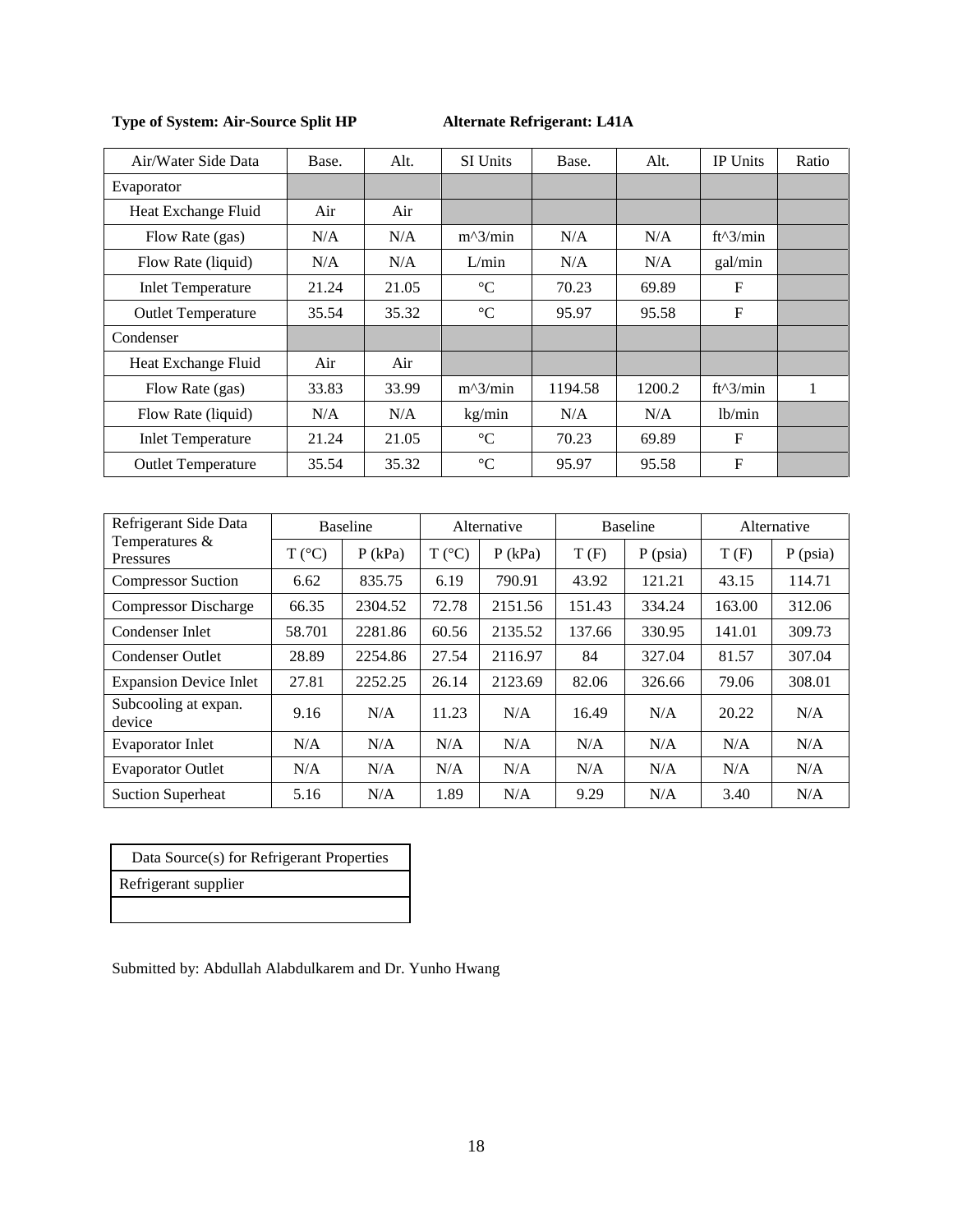# **Testing Participant: UMD-CEEE Participant's Notation: Low Temp. Test**

| <b>Basic Information</b>                     |                         |
|----------------------------------------------|-------------------------|
| Alternative Refrigerant                      | LA1A                    |
| Alternative Lubricant Type and ISO Viscosity | <b>POE</b>              |
| Baseline Refrigerant and Lubricant           | R410A                   |
| Make and Model of System                     | SSZ140361BA/ARUF374316  |
| Nominal Capacity and Type of System          | 36000 Btu/hr, Heat Pump |

| Comparison Data                               |                                | Base.                   | Alt.                       | SI Units        | Base. | Alt.  | IP Units                  | Ratio        |
|-----------------------------------------------|--------------------------------|-------------------------|----------------------------|-----------------|-------|-------|---------------------------|--------------|
| Mode (Heating/Cooling)                        |                                | Heating                 |                            |                 |       |       |                           |              |
| Compressor Type                               |                                | Scroll                  | Scroll                     |                 |       |       |                           |              |
|                                               | <b>Compressor Displacement</b> | 0.096                   | 0.096                      | $m^2/$ min      | 3.4   | 3.4   | $ft^3/min$                | 1.0037       |
| <b>Nominal Motor Size</b>                     |                                | 3.8                     | 3.8                        | hp              |       |       |                           | $\mathbf{1}$ |
| Motor Speed                                   |                                | 3500                    | 3500                       | rpm             |       |       |                           | $\mathbf{1}$ |
|                                               | <b>Expansion Device Type</b>   | <b>R410A</b><br>orifice | <b>R410A</b><br><b>TXV</b> |                 |       |       |                           |              |
| Lubricant Charge                              |                                | 0.71                    | 0.71                       | kg              | 1.57  | 1.57  | 1 <sub>b</sub>            | 1            |
| Refrigerant Charge                            |                                | 5.19                    | 4.74                       | kg              | 11.44 | 10.45 | 1 <sub>b</sub>            | 0.91         |
| <b>Refrigerant Mass Flow Rate</b>             |                                | N/A                     | N/A                        | kg/min          | N/A   | N/A   | lb/min                    |              |
| Composition, at compr. Inlet if<br>applicable |                                |                         |                            | %wt             |       |       |                           |              |
|                                               | Indoor, db                     | 21.27                   | 21.08                      | $\rm ^{\circ}C$ | 70.29 | 69.94 | $\mathbf{F}$              |              |
| Ambient                                       | Indoor, rh                     | 49.61                   | 54.48                      | $\%$            | 49.61 | 54.48 | $\%$                      |              |
| Temps.                                        | Outdoor db                     | $-8.79$                 | $-8.35$                    | $\rm ^{\circ}C$ | 16.18 | 16.97 | $\mathbf{F}$              |              |
|                                               | Outdoor, dew pt                | $-11.07$                | $-12.47$                   | $\rm ^{\circ}C$ | 12.07 | 9.55  | $\boldsymbol{\mathrm{F}}$ |              |
| <b>Total Capacity</b>                         |                                | 6                       | 6.42                       | kW              | 20.47 | 21.91 | kBtu/hr                   | 1.07         |
| Sensible Capacity                             |                                | N/A                     | N/A                        | kW              | N/A   | N/A   | kBtu/hr                   |              |
| <b>Total System Power Input</b>               |                                | 2.34                    | 2.31                       | kW              | 2.34  | 2.31  | kW                        | 0.99         |
| <b>Compressor Power Input</b>                 |                                | 1.97                    | 1.94                       | kW              | 1.97  | 1.94  | kW                        | 0.98         |
| Energy Efficiency Ratio (EER)                 |                                | 8.76                    | 9.48                       | Btu-hr/W        |       | 32.36 |                           | 1.08         |
|                                               | Coeff. of Performance (COP)    | 2.57                    | 2.78                       |                 |       |       |                           | 1.08         |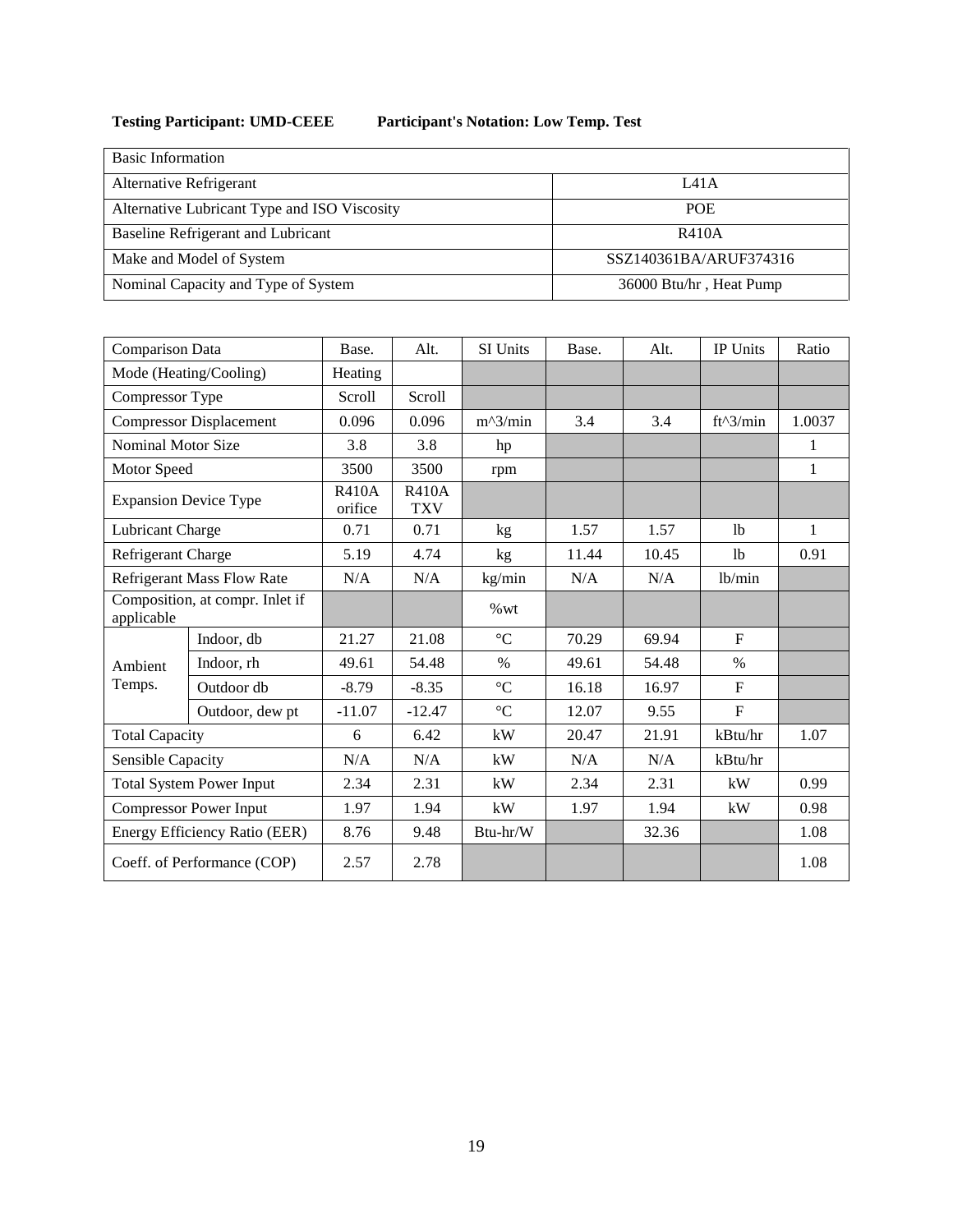| Air/Water Side Data       | Base. | Alt.  | <b>SI Units</b> | Base.   | Alt.    | IP Units   | Ratio |
|---------------------------|-------|-------|-----------------|---------|---------|------------|-------|
| Evaporator                |       |       |                 |         |         |            |       |
| Heat Exchange Fluid       | Air   | Air   |                 |         |         |            |       |
| Flow Rate (gas)           | N/A   | N/A   | $m^2/$ min      | N/A     | N/A     | ft^3/min   |       |
| Flow Rate (liquid)        | N/A   | N/A   | L/min           | N/A     | N/A     | gal/min    |       |
| <b>Inlet Temperature</b>  | 21.27 | 21.08 | $\rm ^{\circ}C$ | 70.29   | 69.94   | F          |       |
| <b>Outlet Temperature</b> | 29.55 | 30.02 | $\rm ^{\circ}C$ | 85.19   | 86.04   | F          |       |
| Condenser                 |       |       |                 |         |         |            |       |
| Heat Exchange Fluid       | Air   | Air   |                 |         |         |            |       |
| Flow Rate (gas)           | 34.15 | 33.98 | $m^2/$ min      | 1205.85 | 1200.02 | $ft^3/min$ |       |
| Flow Rate (liquid)        | N/A   | N/A   | kg/min          | N/A     | N/A     | lb/min     |       |
| <b>Inlet Temperature</b>  | 21.27 | 21.08 | $\rm ^{\circ}C$ | 70.29   | 69.94   | F          |       |
| <b>Outlet Temperature</b> | 29.55 | 30.02 | $\rm ^{\circ}C$ | 85.19   | 86.04   | F          |       |

| Refrigerant Side Data         | <b>Baseline</b> |           | Alternative     |           | <b>Baseline</b> |            | Alternative |            |
|-------------------------------|-----------------|-----------|-----------------|-----------|-----------------|------------|-------------|------------|
| Temperatures & Pressures      | $T (^{\circ}C)$ | $P$ (kPa) | $T (^{\circ}C)$ | $P$ (kPa) | T(F)            | $P$ (psia) | T(F)        | $P$ (psia) |
| <b>Compressor Suction</b>     | $-13.29$        | 521.69    | $-8.54$         | 475.10    | 8.08            | 75.66      | 16.63       | 68.91      |
| <b>Compressor Discharge</b>   | 52.45           | 1943.28   | 78.12           | 1859.44   | 126.41          | 281.85     | 172.62      | 269.69     |
| Condenser Inlet               | 41.569          | 1912.82   | 54.56           | 1842.32   | 106.82          | 277.43     | 130.21      | 267.20     |
| <b>Condenser Outlet</b>       | 30.08           | 1894.01   | 22.92           | 1829.79   | 86.14           | 274.7      | 73.26       | 265.39     |
| <b>Expansion Device Inlet</b> | 28.96           | 1910.26   | 20.99           | 1859.56   | 84.13           | 277.06     | 69.78       | 269.71     |
| Subcooling at expan. device   | 1.46            | N/A       | 11.06           | N/A       | 2.63            | N/A        | 19.91       | N/A        |
| <b>Evaporator Inlet</b>       | N/A             | N/A       | N/A             | N/A       | N/A             | N/A        | N/A         | N/A        |
| <b>Evaporator Outlet</b>      | N/A             | N/A       | N/A             | N/A       | N/A             | N/A        | N/A         | N/A        |
| <b>Suction Superheat</b>      | $-0.62$         | N/A       | 2.37            | N/A       | $-1.12$         | N/A        | 4.27        | N/A        |

| Data Source(s) for Refrigerant Properties |
|-------------------------------------------|
| Refrigerant supplier                      |
|                                           |

Additional Notes

Air Side Capacity and COP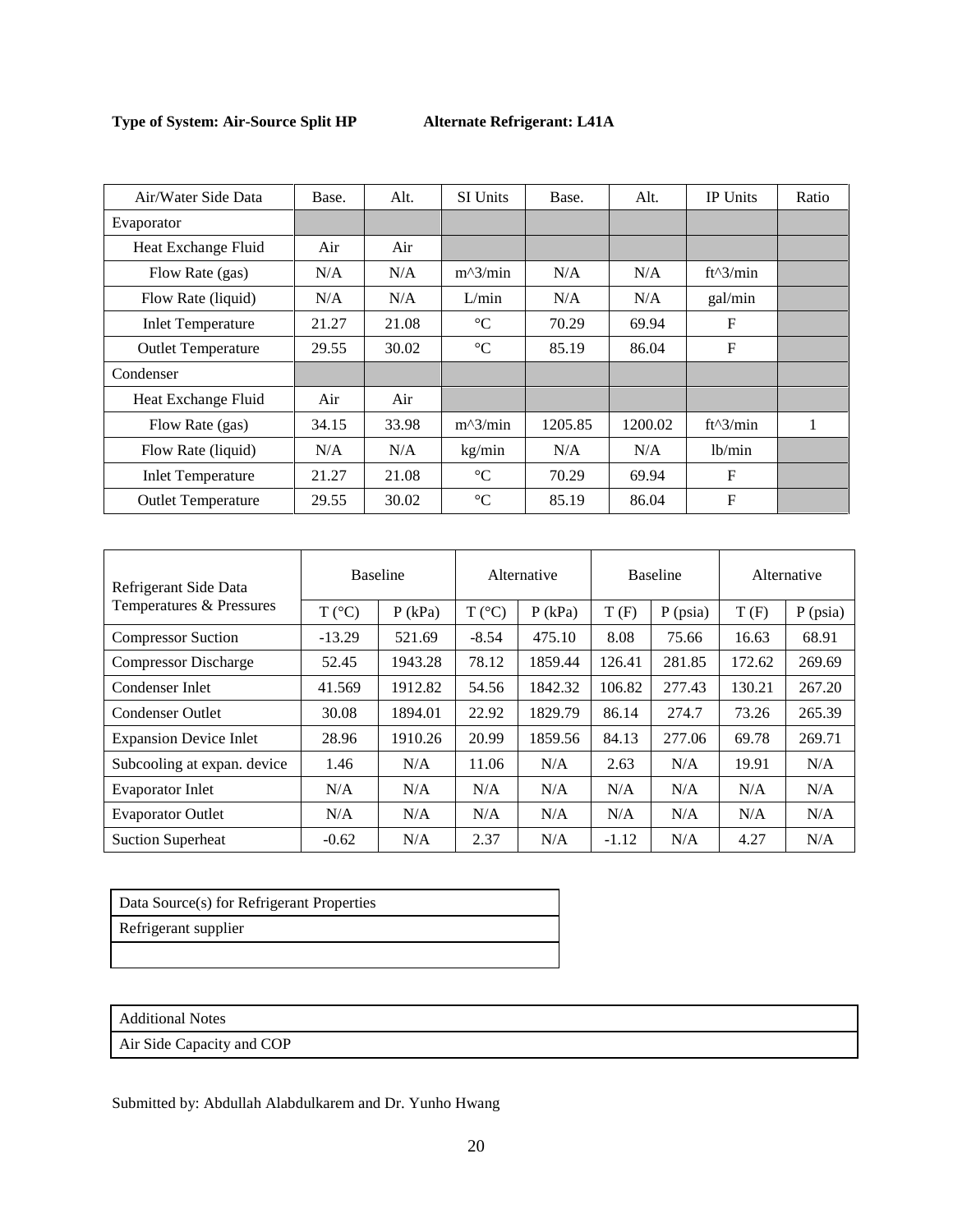# • **Cyclic heating tests**

The cyclic condition included two cycles. Each cycle was comprised of 6 minutes "on" time and 24 minutes "off" time (Figure 8). Specific calculation procedure followed ARI standard 210/240 (1995). The summary of the results of the cyclic heating test are shown in Table 9.



(a) L41A (b) R410A **Figure 8: Heating capacity vs. time for cyclic heating test.**

| 1000               |                                   |                                   |            |                              |                                    |             |  |  |  |
|--------------------|-----------------------------------|-----------------------------------|------------|------------------------------|------------------------------------|-------------|--|--|--|
|                    | Heating-<br>Air Side<br>$(kW-hr)$ | Power<br>Consumption<br>$(kW-hr)$ | <b>COP</b> | Heating Load<br>Factor (HLF) | Degradation<br>Coefficient<br>(CD) | <b>HSPF</b> |  |  |  |
| <b>R410A</b>       | 0.53                              | 0.24                              | 2.2        | 0.11                         | 0.49                               | 7.57        |  |  |  |
| L41A               | 0.93                              | 0.25                              | 3.67       | 0.18                         | 0.12                               | 9.00        |  |  |  |
| Difference $(\% )$ | 74.45                             | 3.28                              | 66.7       | $-57.8$                      | $-84.3$                            | 18.9        |  |  |  |

| Table 9: Cyclic heating results and HSPF. |  |  |  |  |  |
|-------------------------------------------|--|--|--|--|--|
|-------------------------------------------|--|--|--|--|--|